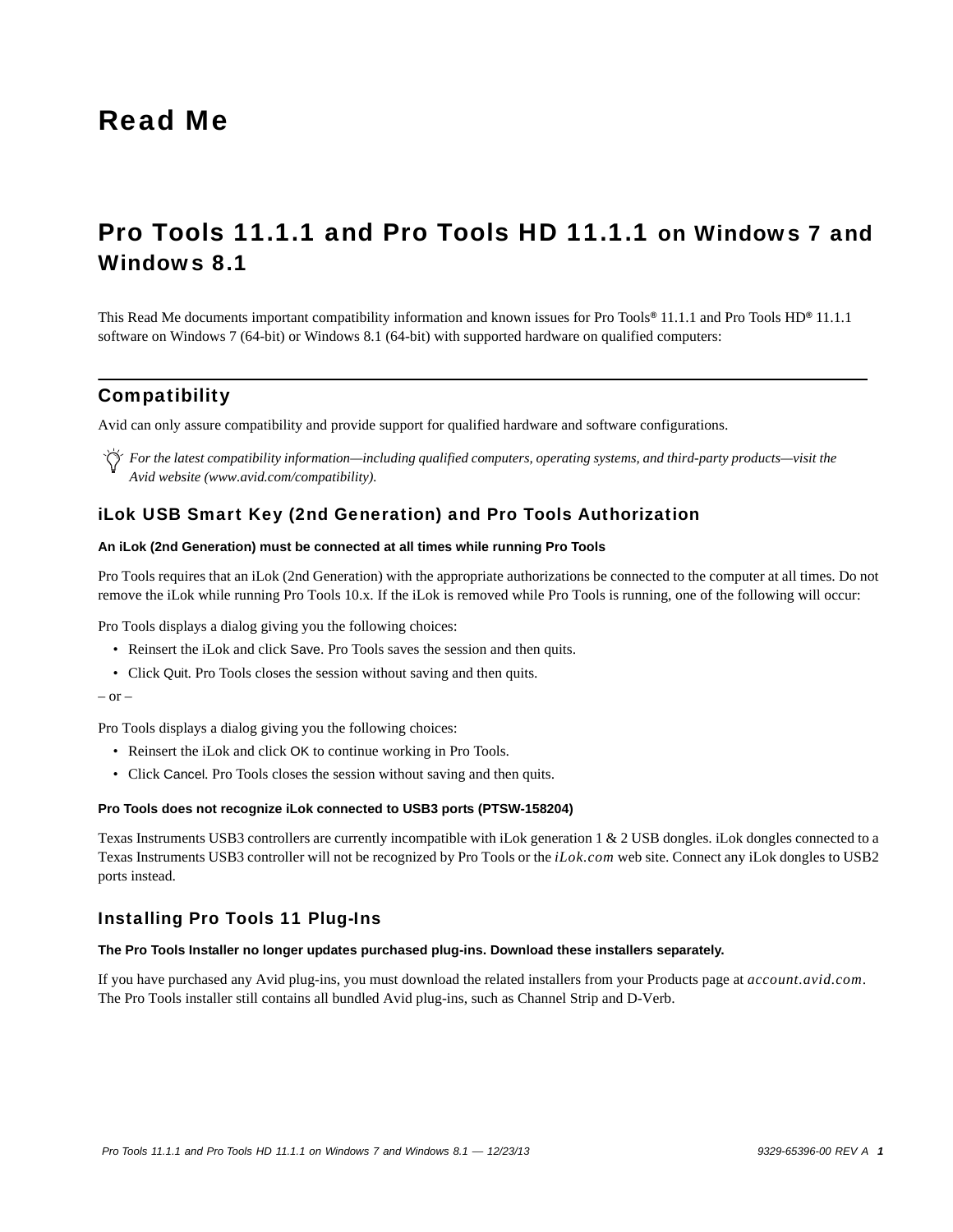# Co-Installing Pro Tools 10 and Pro Tools 11

# **Pro Tools 10.3.6 is the first version of Pro Tools 10 that supports installation on the same system with Pro Tools 11.1. Co-installation is not supported for Windows 8.1**

If you have an earlier version of Pro Tools installed, it is recommended that you perform a clean uninstall before installing Pro Tools 10.3.6 and Pro Tools 11.1.

# General Compatibility

### **Pro Tools 11 does not support video capture (PTSW-181456)**

Pro Tools 11 does not have the ability to record video to the timeline. Co-install Pro Tools 10.3.6 (or higher) on the same system and use an Avid Mojo SDI to record video into Pro Tools 10. The captured video can then be used in Pro Tools 11.

### **Pro Tools 11 does not allow import of WMA files (PTSW-181506)**

If you attempt to import a WMA file into a Pro Tools 11 session, Pro Tools cannot convert the file and posts a "file is unreadable" message. Co-install Pro Tools 10.3.6 (or higher) on the same system, import the WMA file, and convert it to a format supported by Pro Tools 11.

### **Pro Tools 11 sessions that use more than 4 gigabytes of RAM will cause Pro Tools 10 or lower to quit unexpectedly (PTSW-181963)**

If you attempt to open a Pro Tools 11 session that uses more than 4 gigabytes of RAM in Pro Tools 10 or lower, Pro Tools will quit unexpectedly. To open such sessions in Pro Tools 10 or lower, first reduce the amount of session RAM usage to less than 4 gigabytes in Pro Tools 11 by removing virtual instruments that take up system memory.

### **OMF files that contain video are not compatible with Pro Tools 11 (PTSW-184397)**

OMF sequences that contain video cannot be imported into Pro Tools 11. OMF sequences that contain embedded or referenced audio files can be imported into Pro Tools 11. To import a sequence that contains video media, use a linked AAF sequence.

# **Pro Tools session file formats version 4.x and lower are not supported in Pro Tools 11 and higher (PTSW-181049)**

Pro Tools session files from Pro Tools versions 4.x and lower are not recognized in Pro Tools 11 and higher. In the Pro Tools Workspace, these files are listed as "unknown," and cannot be opened. Co-install Pro Tools 10.3.6 (or higher) on the same system and open the session files in Pro Tools 10. Save the session in the current Pro Tools session format, then open the session in Pro Tools 11.

#### **Automatic Update Notification will not connect through a proxy server that requires authentication (108837)**

Software Updater will not find an active Internet connection when behind a proxy server that requires authentication to gain Internet access. To work around this, the client machine with Software Updater needs to be moved out from behind the proxy or the proxy needs to allow HTTP access via port 80 without requiring authentication.

#### **Aero causes errors at lower HW Buffer sizes (103563)**

With Aero enabled in Windows, Pro Tools will not play back without errors at HW Buffer sizes of 128 and below. Turn off Aero if you want to use lower HW Buffer sizes.

# Eleven Rack

# **Eleven Rack Guitar Window not available in Pro Tools 11 (PTSW-184398)**

Pro Tools 11 does not provide the Guitar Window for Eleven Rack that is available in lower versions of Pro Tools.

# VENUE

#### **VENUE systems with two HDx Option cards may not be recognized by Pro Tools|HD Native systems (PTSW-142834)**

If a second HDx Option card is installed in a VENUE system, it may cause both HDx cards not to be recognized by Pro Tools|HD Native systems. A single VENUE HDx Option card is recognized properly by Pro Tools|HD Native systems, so for consistent performance it may be necessary to de-install the second VENUE HDx Option card.

 *Pro Tools 11.1.1 and Pro Tools HD 11.1.1 on Windows 7 and Windows 8.1 — 12/23/13 2*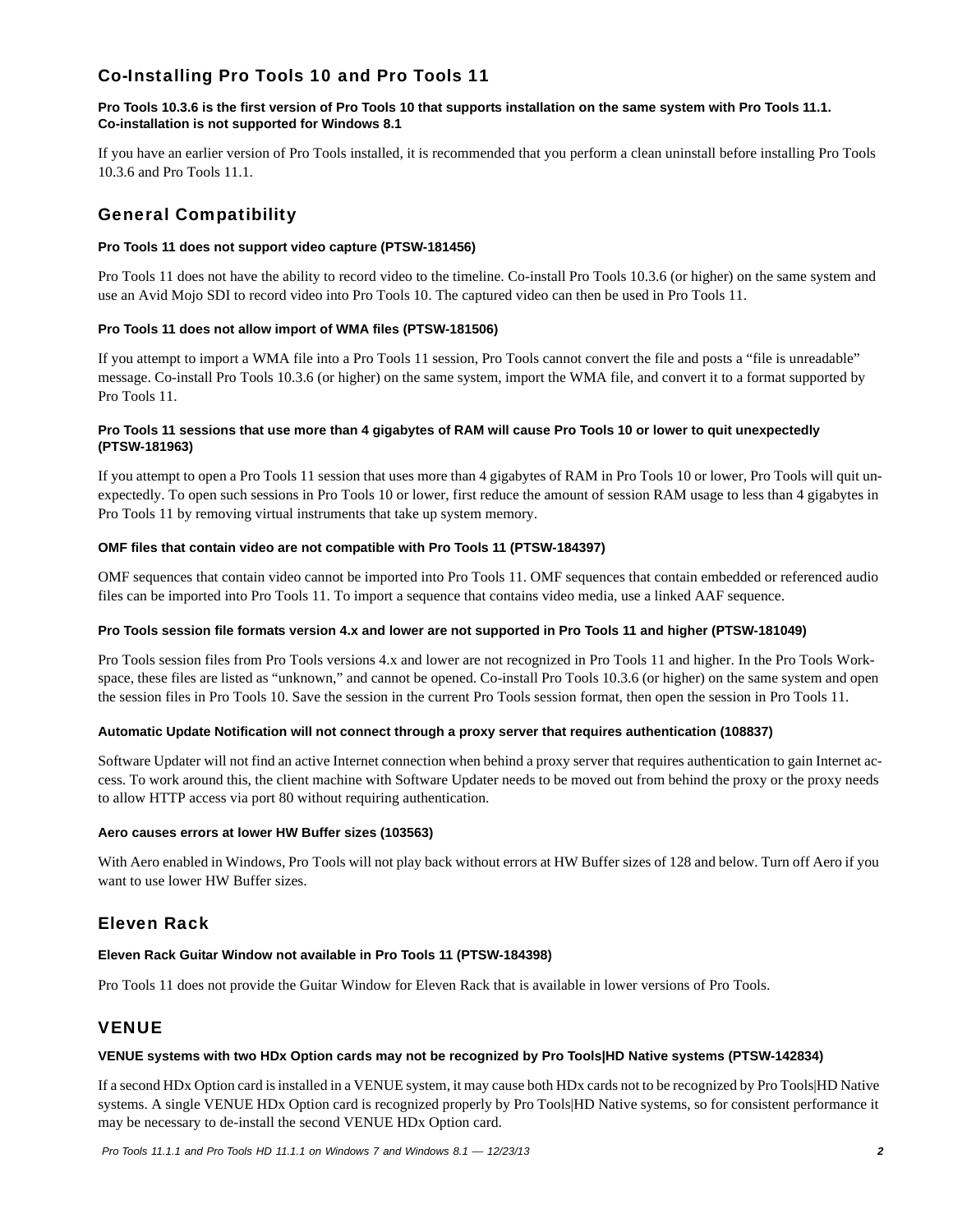### **Create Session from VENUE is not available in the Pro Tools Quick Start dialog (PTSW-190008)**

Even if your Pro Tools system has previously established a connection with a VENUE system, the Create Session from VENUE option is not available in the Pro Tools Quick Start dialog when launching Pro Tools. To create a new session from VENUE, cancel the Quick Start dialog and choose File > New Session. The Create Session from VENUE option is available in the New Session dialog.

# Issues Resolved in Pro Tools 11.1.1

**When vertically dragging a clip that shares a crossfade with an adjacent clip, the crossfade will now be converted to separate fades that preserve the sound of the original crossfade. (PTSW-173175)**

**Pro Tools now successfully imports AAF files originally exported from Steinberg Nuendo. (PTSW-190498)**

**When using ASIO applications with the Avid ASIO Driver with HDX or HD Native hardware, audio will not distort. (PTSW-190468)**

# Issues Resolved in Pro Tools 11.1

For a list of issues resolved in Pro Tools 11.1, please see the following Knowledge Base article:

<http://avid.force.com/pkb/articles/troubleshooting/Issues-addressed-in-Pro-Tools-11-1>

# Known Issues

The following sections document known issues you may encounter when using Pro Tools 11.0 and Pro Tools HD 11.0, along with workarounds if they exist.

# General Pro Tools Issues

#### **Error messages are displayed while unzipping the downloaded Pro Tools installer zip file (PTSW-181403)**

While unzipping the downloaded Pro Tools installer .zip file, errors are displayed saying that certain files are missing. If you proceed and run the unzipped installer, then these files will be reported missing. To avoid this issue, move the downloaded .zip file to the root (top most) directory of a volume first (such as the C: drive), and then unzip.

### **Clicking on a Pro Tools window that may be visible will not always bring Pro Tools to the foreground, especially if a process is running in Pro Tools (such as Bounce to Disk)**

If Pro Tools is not the foreground application, you can bring it to the foreground by doing one of the following:

- Click the Pro Tools icon in the Windows Taskbar.
- Press the Start+Tab keys to bring the Pro Tools application to the front.

# **Pro Tools does not launch (58531)**

Pro Tools will not launch if hardware drivers are not installed or if there are no Inputs or Outputs set in the Control Panel for your audio interface. If Pro Tools does not launch, be sure the drivers for your audio interface were installed before Pro Tools installation. For M-Audio and some third-party interfaces, if the drivers are already installed, go to the Control Panel for your audio interface and make sure either the Analog or S/PDIF Inputs and Outputs are enabled.

#### **Pro Tools quits unexpectedly when manually moving clips with sections out of the session length bounds (PTSW-188679)**

Clips that are moved outside of the session bounds may cause Pro Tools to quit unexpectedly. To avoid this, adjust the Session Length setting (in the Session Setup window) to ensure that there is sufficient time for all material in the session.

#### **Pro Tools quits unexpectedly when importing video during playback (UME-960)**

Pro Tools may quit unexpectedly when importing video by drag and drop during playback. To avoid this issue, stop playback before importing video by drag and drop. Restart playback after the video has finished importing.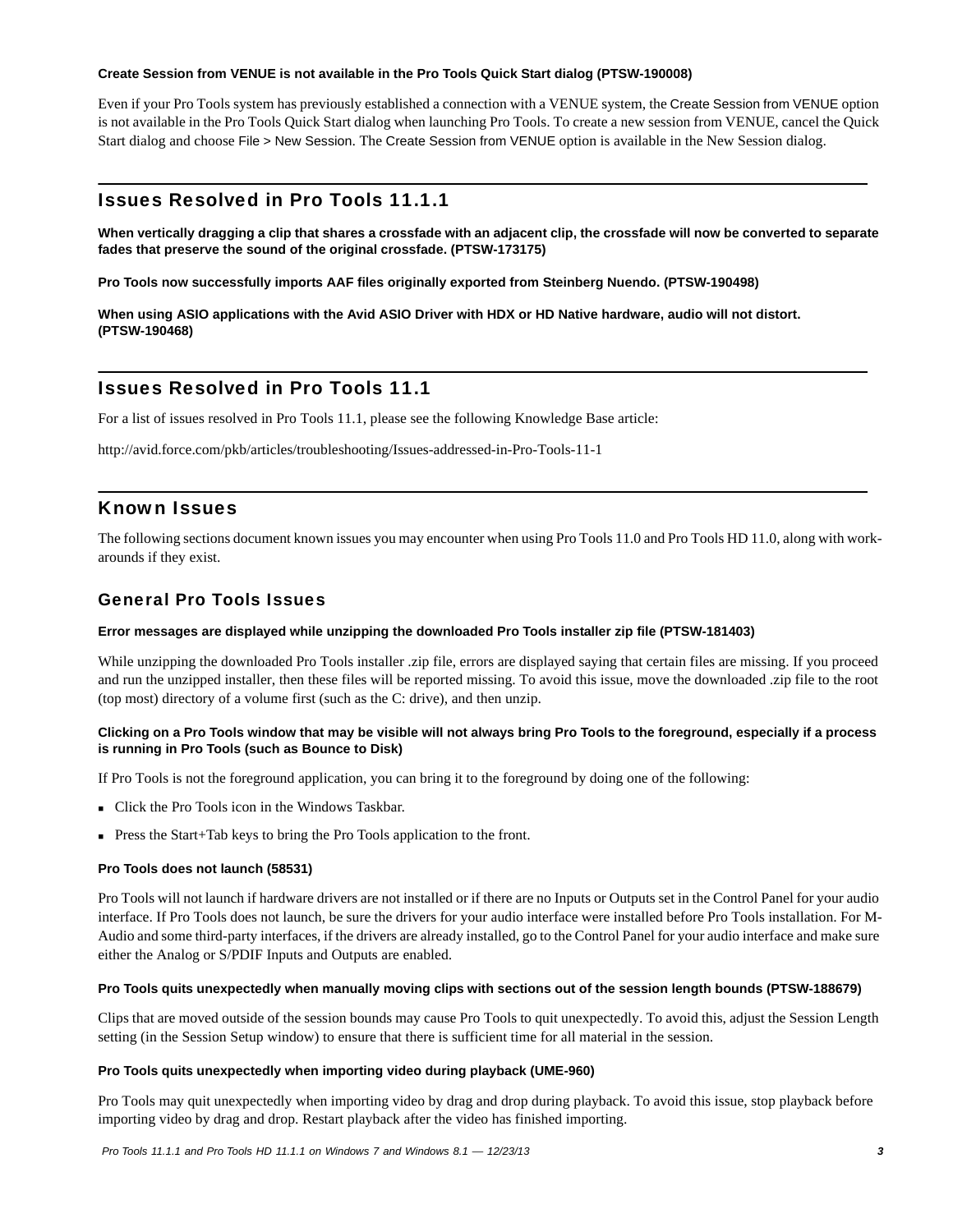#### **Session templates retain I/O settings and some preferences, display settings, and window layouts (PTSW-47133)**

Pro Tools session templates retain the I/O settings and some of the preferences, display settings, and window layouts from the system on which the template was created. Consequently, new sessions based on a template restores several session properties from the original system. These properties are retained by Pro Tools until you change them or another session or template is opened that replaces them. This also means that if a new blank session is created after using a template, the properties from the template will be used for the new session.

The properties retained from templates include default track height, view settings, window size and position, and I/O Setup. You can update templates by making the desired changes, using the File > Save as Template command (be sure to select the "Install template in system" option), and then selecting the template you want to replace.

# **Trying to load a session from an unmapped network drive results in the error: "Pro Tools application has stopped working" (PTSW-125913)**

When trying to load a session from an unmapped network drive, the error "Pro Tools Application has stopped working" will occur. To avoid this problem, be sure to map the network drive to a drive letter, set up the drive as transfer volume, and then open the session.

# **Pro Tools does not play back immediately after importing a large and complex AAF sequence (UME-905)**

Importing a complex AAF sequence that contains many video files and edits may cause Pro Tools to be in a Play/Pause state after all files have finished linking. This may also happen when reopening the session. If you encounter this, stop the transport, wait 30 seconds, and then attempt playback again. To avoid this problem completely, you can bounce the video and re-import, or request that the video editor flatten the video upon export.

# **Windows 7 Systems do not support double-clicking to launch Pro Tools session or installer on external FireWire HFS+ drive (PTSW-35457)**

On Windows 7 systems, if the session or installer is located on an external FireWire HFS+ drive, you cannot double-click on it to launch the session or installer. To launch a Pro Tools session located on an HFS+ drive, launch Pro Tools first, and then use the Open Session command in the File menu to open your session. For Pro Tools installation, copy the installer onto an internal drive, and run the installer from there.

# **Windows erroneously reports that Pro Tools has stopped responding**

Clicking on the splash screen while Pro Tools is launching can result in a Windows error stating that Pro Tools has stopped responding. Pro Tools is actually still loading normally and will finish launching if you just don't do anything or if you click "Wait for the Program to Respond."

# **Automation is replaced instead of overlaid when using Adjust Session Start Time to Match Source Start Time when importing session data (PTSW-149273)**

Automation can sometimes be replaced instead of overlaid when using Adjust Session Start Time to Match Source Start Time when importing session data. This issue may occur if the source session start time (of the session being imported) is earlier than the current session start time. This issue can be avoided if you instead import the session data from the session with the later start time into the session with the earlier start time. You must also not enable the Adjust Session Start Time to Match Source Start Time option, and select Maintain Absolute when prompted.

# **Start+L launches the Switch Admin User prompt instead of nudging cursor to the left (PTSW-17100)**

Start+L Key launches the Switch Admin User prompt instead of nudging the cursor to the left. As a workaround, enable Keyboard Focus (A...Z) and use the L key.

# **Scrubbing audio is offset by the overall system delay when Automatic Delay Compensation is enabled (PTSW-150138)**

With Automation Delay Compensation enabled, when scrubbing audio the output is offset by the overall system delay (displayed in the Session Setup Window). Large system delays cause a noticeable offset. To avoid this issue, you can disable Automatic Delay Compensation when you want to scrub audio for editing.

# **DestructivePunch may not behave correctly when using Automatic Delay Compensation (PTSW-157282)**

When using the Maximum amount of Delay Compensation, DestructivePunch may not behave correctly. To avoid this issue, do not use DestructivePunch with system delays over 4,096 samples at 48 kHz, 8,192 samples at 96 kHz, or 16,384 samples at 192 kHz.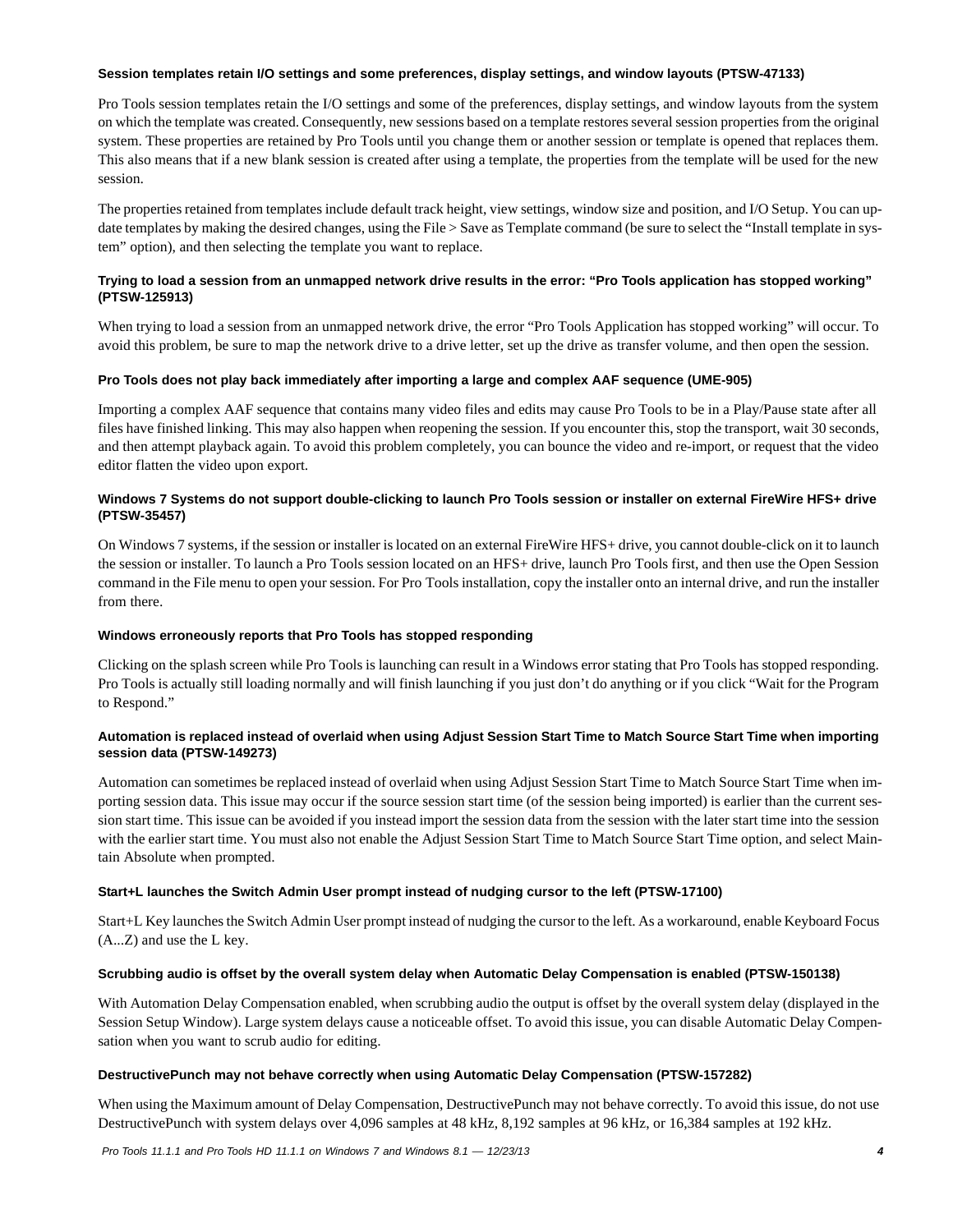### **Audio clips on tick-based tracks do not play at the correct tempo after opening a Reason song with a different tempo (PTSW-34086)**

Audio clips on tick-based tracks do not play at the correct tempo after opening a Reason song with a tempo that is different from the one in your session. To correct this, make any tempo change via the Conductor track or the Manual Tempo input and the clips will play back correctly.

# **Cannot run Reason or Record as ReWire clients if they have not first been launched and set up as a standalone application (PTSW-133070)**

Reason and Record need to be launched and setup as a stand-alone applications before running them as a ReWire clients with Pro Tools. Do the following:

- Launch Reason or Record in stand-alone mode and follow the on-screen instructions.
- Quit Reason or Record.
- Launch Pro Tools and insert Reason or Record as a ReWire plug-in on an audio, Auxiliary Input, or Instrument track.

### **Cannot drag and drop media files from the Desktop to Pro Tools (Windows 8 Only) (PTSW-181311)**

If UAC is enabled on Windows 8, dragging and dropping media files from the Desktop is disallowed. To avoid this issue, disable UAC.

### **When importing audio from a network share, "file is unreadable" or other errors occur (PTSW-149570)**

When importing an audio file from a network share using the Import Audio dialog or a direct shortcut to the share, Pro Tools may display an error such as "The audio file is unreadable by Pro Tools" or "The mp3 cannot be imported because QuickTime is not installed," even though QuickTime is installed on the system. If this occurs, map a drive letter to the network share and use the drive letter in the Import Audio dialog to navigate to the audio file.

### **Importing MP3 or MP4 files without QuickTime installed (PTSW-61863)**

If Pro Tools has been run on a system on which QuickTime was not present, but then QuickTime is installed later, there is the possibility that Pro Tools has indexed QuickTime files as "Unknown." These files will remain as unknown even after QuickTime has been installed. If this occurs, either delete DigiBase Database files and try again, or navigate in the browser to any "Unknown" QT file and select "Update Database for Selected."

Conversely, if Pro Tools has been run on a system with QuickTime present, but then QuickTime is uninstalled, there is the possibility that QuickTime files have been indexed as known audio file types that can no longer be understood by Pro Tools since QuickTime is now absent. If this occurs, delete all database files and try again.

#### **Issues with Kensington mouse and drivers**

The following may occur when using a Kensington mouse with Pro Tools:

- Alt key sticks when Zooming (61823)
- Stuck Shift Key (62376)
- Stuck Control Key (61830, 62066, 61980, 61988, 62348, and 62559).

To clear stuck keys, press them again. If problems continue, try removing the Kensington drivers.

# **Error message "Could Not Complete Your Request because the System Cannot Find the File Specified (2)" (# 50454 and # 50457)**

This message can appear while logged into a non-administrative account and doing either of the following:

- Performing destructive AudioSuite processing
- Locking files in the Workspace browser

This is possibly because the audio file has read-only permissions. In order to correct this, you must be able to log into an administrative account in Windows and change the permissions of the audio file so you have full read and write access to the audio file. If you do not have administrative access of the computer, then you must either contact the administrator of the computer to resolve this problem, or use the File > Save Copy In command to create a copy of the session with all of its audio files.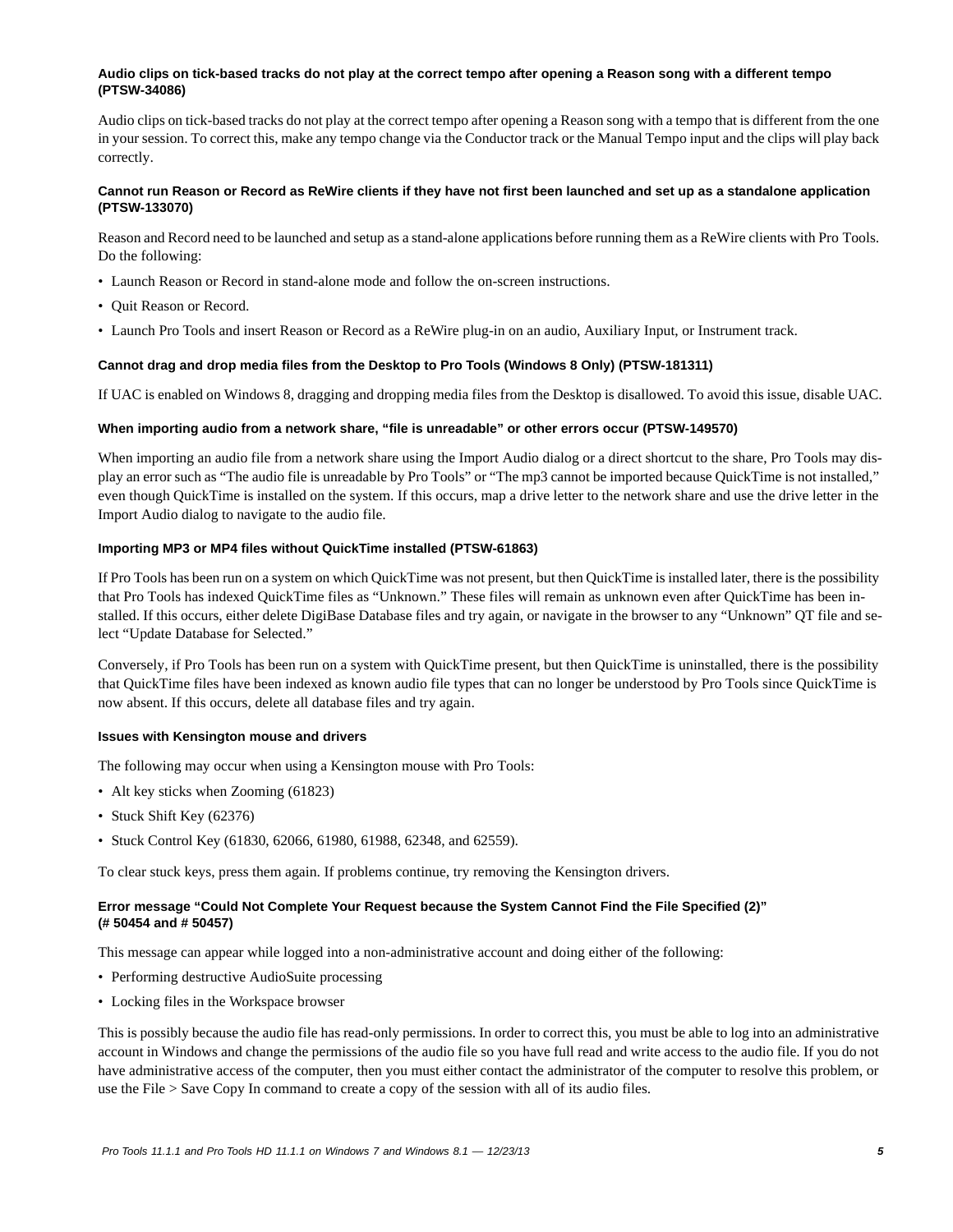### **Groove Templates (43997)**

Pro Tools will be unable to retrieve custom Groove Templates that are saved in an incorrect directory. Groove Templates should be saved only within the "Grooves" folder.

# **Clip Groups can be dragged to tracks in Playlist view even though Clip Groups are not supported in Playlist view (PTSW-152707)**

It is possible to drag a clip group to a track in Playlist view even though clip groups are not supported in Playlist view. Normally, when switching to Playlist view from another track view, any clip groups on that track are automatically ungrouped. While clip groups dragged to tracks in Playlist view may appear to work properly, it is recommended that you ungroup them while in Playlist view to ensure proper behavior.

### **Importing tracks with Import Session Data clears the Undo queue (51775)**

It is documented in the Pro Tools Reference Guide that importing tracks through Import Session Data clears the Undo queue. More specifically, the Undo queue gets cleared when Main Playlist Option is set to "Import - Replace existing playlists." The Undo queue does not get cleared if the option is set to "Import - Overlay new on existing playlists" or "Do Not Import."

### **Unrendered mix and match AAFs will not properly import (PTSW-181825)**

If the error "A video file and its associated clips were removed because its timecode rate is incompatible with the project type" appears, it is likely that your AAF contains unrendered mix and match video. To avoid this, render mix and match AAFs from Media Composer before or during export.

### **AAF files that contain AMA-linked audio cannot be imported (PTSW-182322)**

Pro Tools cannot import AAF files that contain AMA-linked audio files. AMA-linked audio must be imported or transcoded in Media Composer before the AAF is exported.

### **With the Pro Tools Web browser, links to external sites do not work as expected (PTSW-145325)**

In the Pro Tools Web browser, navigating to external sites using links from Avid web pages (such as links to social networks like Facebook and LinkedIn) may not work as expected. For the sake of security, the Pro Tools Web browser is restricted to *avid.com* pages. If you want to browse sites other than *avid.com*, or share *avid.com* pages with friends, use the Launch Page in External Browser feature to view the page in your default Web browser and navigate from there.

# **If you sign into Gobbler after launching Pro Tools, it may be necessary to retry the connection to Gobbler (PTSW-174742, PTSW-175516)**

If you launch and sign into Gobbler after you have already launched Pro Tools, when you try to connect to Gobbler (by choosing the Setup > Connect to Gobbler or File > Send To > Gobbler commands, or by using the Share With Gobbler option in the Bounce To Disk or Export Selected dialogs), you may need to click Connect more than once to make the connection to Gobbler. To avoid this issue, launch and sign into Gobbler before launching Pro Tools.

### **When Bouncing to Disk or Bouncing to QuickTime, the Bounce hangs if the file name contains an illegal character-such as ":" or "ü" (PTSW-183327)**

To avoid this issue, do not use non-standard characters for bounced file names.

# **Clip names appear incorrect after selecting Field Recorder channel matches, or expanding to new tracks. (PTSW-136012)**

This can occur if the file name of a Field Recorder channel match contains a hyphen followed by a number greater than zero. Pro Tools names new clips by incrementing the number after the hyphen. If a field recorder file is already named in this way (such as "Filename-01"), then new clips created by selecting a Field Recorder channel match or by expanding a track may have names different from the parent file. To avoid this situation, avoid using hyphens in Field Recorder file names.

# **Field Recorder matches appear offset after AudioSuite rendering if the session timecode rate does not match the file timecode rate (PTSW-152147)**

If a portion of a file has been rendered with an AudioSuite plug-in, an offset can occur when expanding field recorder matches in cases where the session timecode rate does not match the timecode rate of the audio file. To avoid this issue, you can either render the whole file with AudioSuite (rather than only a portion of the file), or use Whole File mode when rendering AudioSuite processing.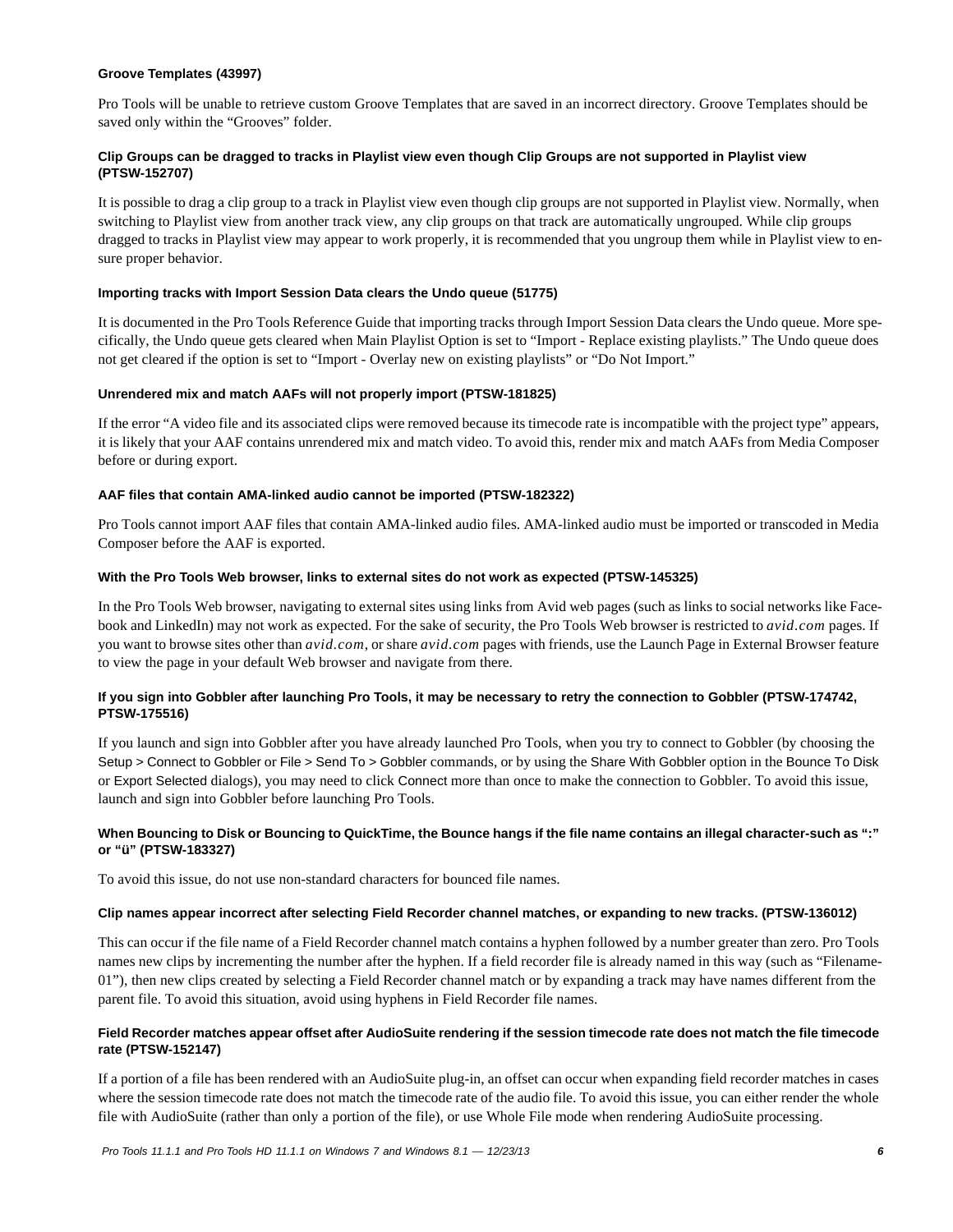### **External Field Recorder matches do not show up after an initial index pass (PTSW-180659)**

If external field recorder matches do not show up on a field recorder track after the initial index pass, save and reopen the session.

# I/O Setup

### **I/O Setup files can be saved with illegal characters when Enforce Mac/PC Compatibility option is not enabled (60730)**

When importing I/O Setup files (.pio files) from Mac sessions that were not saved with the Enable Mac/PC Compatibility option enabled, files that have illegal characters are not converted successfully—illegal characters do not get replaced with an underscore.

### **Master Faders assigned to mapped output busses function only on that specific bus, not for the output channel as a whole (PTSW-127517)**

Because a Master Fader works on a bus, not on an output path or output channel, there may be certain configurations in which the level sent to the physical I/O is not reflected on any meters in the Pro Tools application. If the configuration includes overlapping output paths or has multiple busses assigned to a single output path, the overall signal level from these combined sources (including any clipping indication) will only be displayed on the interface itself. You can avoid using multiple output paths or output busses simultaneously by routing your sources to a single mapped output bus and assign a Master Fader to that.

# **Overlapping outputs are not supported for AFL/PFL (PTSW-128167)**

While Pro Tools I/O Setup lets you select overlapping outputs for AFL/PFL monitoring, overlapping outputs are not supported for AFL/PFL monitoring. For example, if paths A 3–4 overlap the main path A 1–2, even though you can select paths A 3–4 for AFL/PFL monitoring, you won't hear anything when monitoring AFL/PFL on paths A 3–4. You can avoid this problem by using non-overlapping paths for AFL/PFL monitoring.

### **I/O Settings Pane appears inactive after editing video track during play (PTSW-183106)**

If you edit video during playback, the I/O Setting pane for the Video track appears inactive during playback, preventing you from opening the track's Output Setting tab. To access I/O settings for the track, stop playback.

# File and Disk Management

#### **Auto-saving with external hard drives that have little free space can result in data loss (PTSW-32639)**

When recording to hard drives that do not have much free space available and when the Auto-Save preference is turned on, it is possible to completely fill your record drives, and cause data loss. While this occurrence is rare, it can also result in external drives that will fall offline and not be able to used on the Windows system. It is recommend that you do not allow your record drives to become completely full, and that you manually back up your projects on a regular basis.

# **Pro Tools unable to relink to audio files and fade files that have illegal characters when Enforce Mac/PC Compatibility is not enabled (PTSW-57355)**

A Pro Tools session is unable to relink to audio files and fades that have illegal characters if the session was copied without the Enable Mac/PC Compatibility option enabled. The workaround is to open the DigiBase Project Browser and manually relink each file by Unique ID.

### **Importing interleaved BWF files exported from Pro Tools 10 and higher into Pro Tools 9.0.x (and lower) may cause Pro Tools to quit unexpectedly (PTSW-151579)**

When exporting any greater-than-stereo multichannel interleaved WAV (BWF) files other than 5.1 from Pro Tools 10 and higher, and then importing them into Pro Tools 9.x or lower, Pro Tools quits unexpectedly. To avoid this problem, export audio files for import into lower versions of Pro Tools in another file format (such as AIFF or multi-mono).

### **Unable to open Mac sessions from Workspace if illegal characters in session name were converted to underscore symbols (PTSW-52463)**

You will not be able to open a Mac session from the Workspace if the session name contains illegal characters that were converted to underscores. The workaround is to open the session using the File > Open command.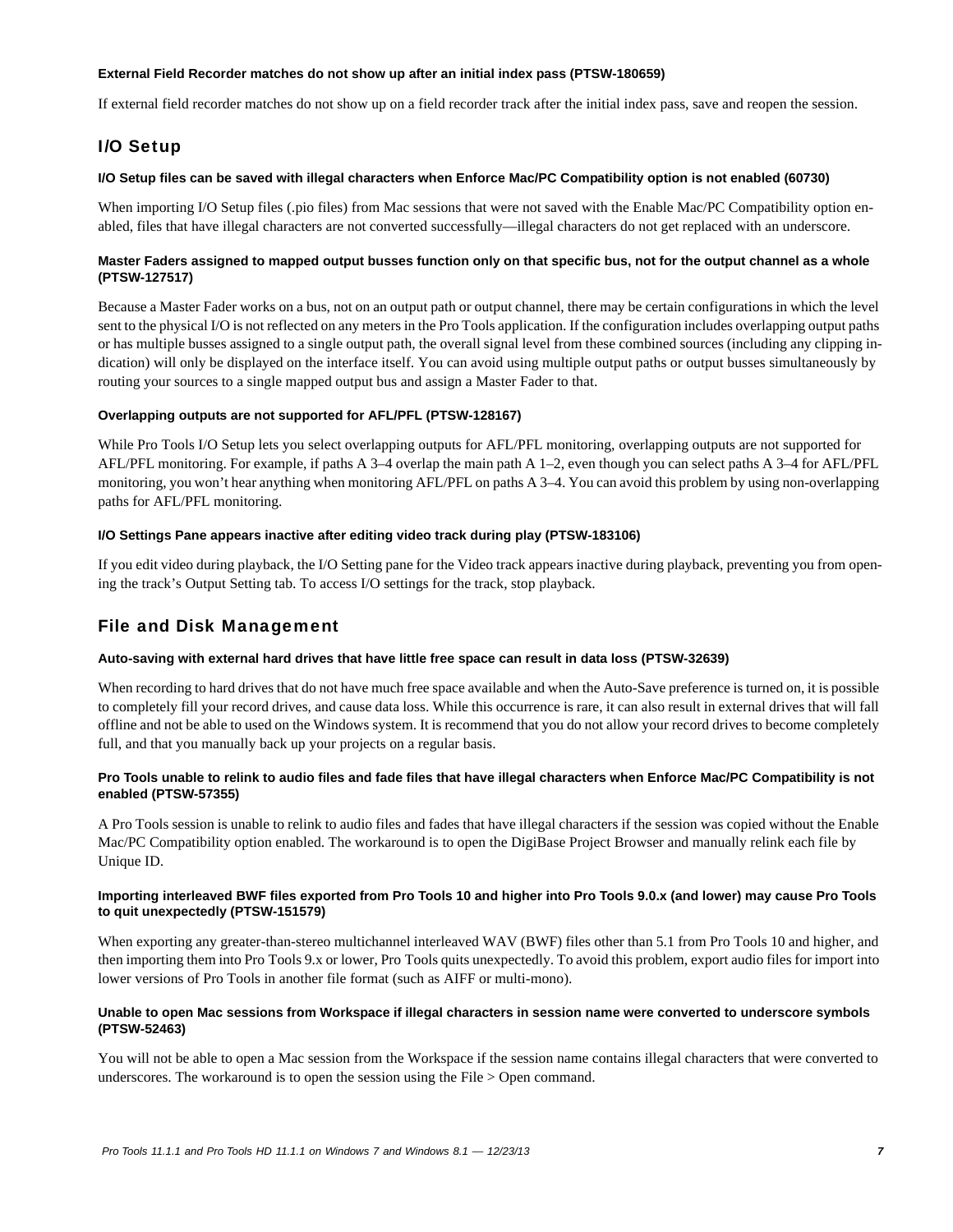### **Multiple files with the same name do not relink properly when Save Copy In command is used with Preserve Folder Hierarchy option (PTSW-28069)**

When saving a session copy with Preserve Folder Hierarchy checked, files with the same name may not relink properly when using Manual Relink. When opening the session copy, use Automatically Relink to locate the correct files. If the session has already been opened using Manual Relink and some files are still offline, select Relink Offline in the Project Browser to manually relink the remaining files.

### **Missing files when opening a session created by a lower version of Pro Tools (37572)**

When opening some sessions created by a lower version of Pro Tools, some files may be missing. You should be able to relink these files in the Relink window by Name and Duration. In some cases Match Format may not result in found links.

### **After Relinking files the Relink window does not retain its "revealed/open" status (PTSW-178130)**

Although the checkbox remains selected, the reveal status of volumes is not retained if the Relink window is automatically reopened. Be sure to reveal the volumes so that the enabled checkboxes are visible in order to reliably relink to missing files.

### **"Access Violation" on playback of read-only sessions**

Pressing play in a session recently restored from CD-ROM may result in a dialog stating "Access Violation." This happens if the session (and its audio files) are marked with the Read-Only flag. If you do not know how to remove the Read-Only flag from your files, please consult Windows Help.

### **Unable to create a session when navigating through the Windows 7 Libraries directory (PTSW-133266)**

When creating a session in Pro Tools, if you navigate to the location where you want to save the session through the Windows 7 Libraries directory path, you will be unable to create the session. To avoid this problem, navigate to the location where you want to save the session through another directory path, such as Drive:\Users\User Name\My Documents\... .

### **When relinking audio files, mismatched channel widths are not found (PTSW-189868)**

When relinking audio files, it is possible to link files with different channel widths. This is not a supported workflow and may have unpredictable results. Ensure that the channel width of linked files match the channel widths of clips in the session to avoid this issue.

# Elastic Audio

# **When opening legacy sessions (Pro Tools 9 and lower) in Pro Tools 10 and higher, any rendered Elastic Audio clips are automatically re-rendered (PTSW-139989)**

Rendered Elastic Audio clips created in legacy sessions need to be re-rendered for use in Pro Tools 10 and higher. Re-render of these files occurs automatically when the session is opened in Pro Tools 10 and higher.

# **Fades on Elastic Audio-enabled tracks may not regenerate when opening sessions created with Pro Tools 10 and higher in Pro Tools 9.0.x (PTSW-152949)**

When saving a copy of a Pro Tools 10 or higher session to v7-v9 and opening the copy in Pro Tools 9.x, some fades might not be regenerated even if you select the option to re-generate fades without searching. If this happens, closing and re-opening the session causes the missing fades to regenerate.

### **Maintaining phase coherency with Elastic Audio pitch processing (PTSW-20602)**

When there is Elastic Audio Pitch processing enabled on a track, switching from Polyphonic, Rhythmic, or X-Form to Monophonic or Varispeed can disrupt phase coherency. To preserve phase coherency in this case, be sure to clear all Elastic Audio Pitch processing from the track before switching to the Monophonic or Varispeed algorithm.

#### **Drift in an audio file may occur when using Elastic Audio and the Monophonic or X-Form algorithms (PTSW-33768)**

Drift in an audio clip may occur when using elastic audio depending on how much the clips is expanded or compressed when using the Monophonic algorithm. If you are using elastic audio with material that contains transient information in it that you would like to keep from drifting, you should use the Polyphonic or Rhythmic algorithms.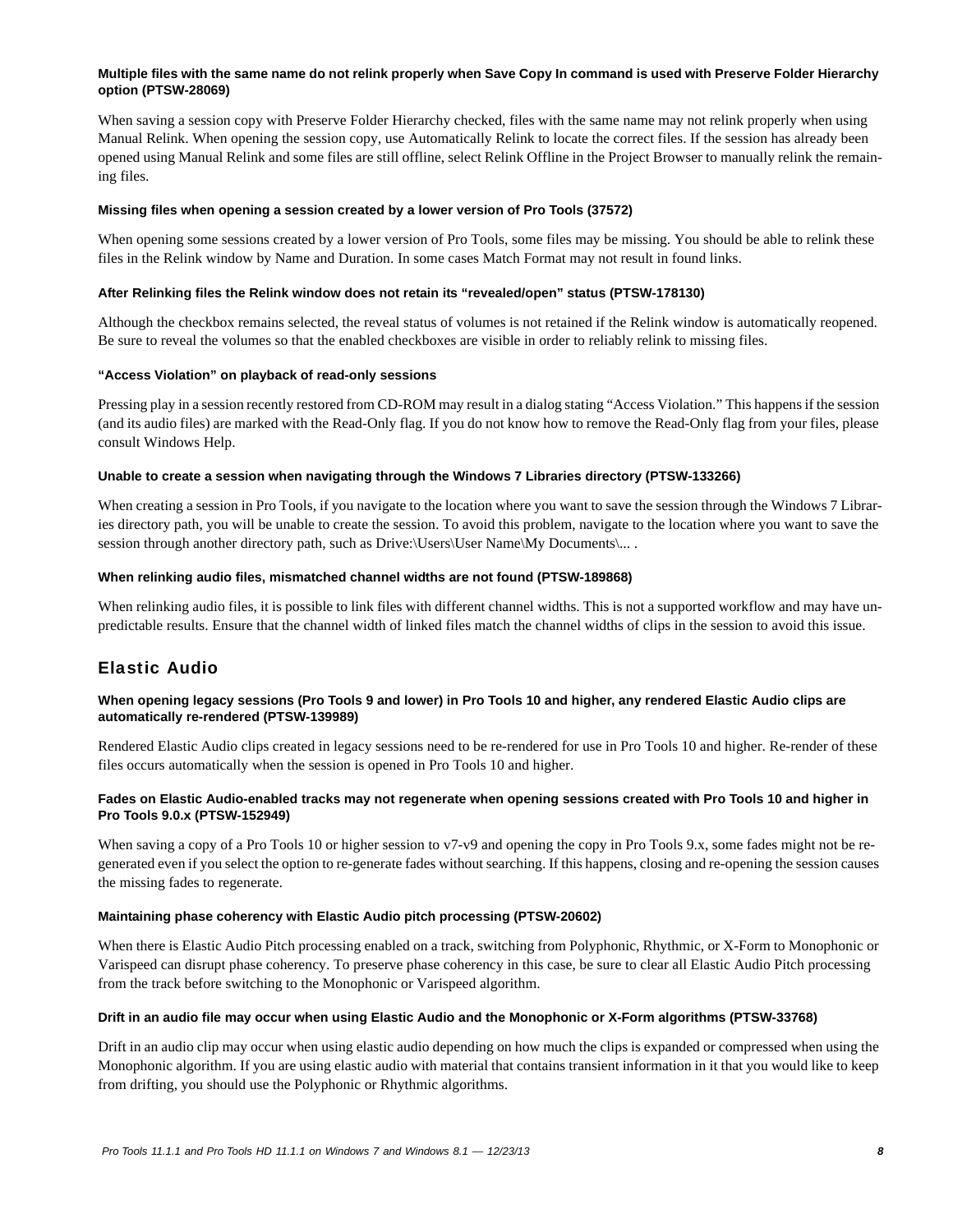#### **Displayed timebase is incorrect after importing Elastic Audio tracks (PTSW-46897)**

The incorrect timebase is displayed after importing Elastic Audio tracks to existing tracks with opposite timebase. You will need to manually select the correct timebase for the affected tracks.

### **Elastic Audio clips on Playlist lanes are not rendered (PTSW-47311)**

In Playlists View, any Elastic Audio clips on Playlist lanes are not rendered (waveform is "off-line") when changing the track's Elastic Audio processing from Real-Time to Rendered. Using the object grabber to select any off-line clips, promoting them to the main playlist or copying and pasting the clips in place will render using the selected Elastic Audio algorithm.

### **Cannot import Elastic Audio tracks with the Consolidate From Source Media option (PTSW-33894)**

Use Copy from Source Media to import Elastic Audio tracks.

# MIDI

#### **Versions of Sibelius lower than 7.5 do not launch when using the Send to Sibelius command (PTSW-24193, SIB-164)**

When you first install any of the supported Sibelius packages (Sibelius, Sibelius First, or Sibelius Student), the Send to Sibelius command in Pro Tools will return a false error stating that Sibelius is not installed in the system. To avoid this problem, launch Sibelius manually and create a score document. This will only needs to be done once, after which the Send to Sibelius command should function properly.

# **When using Import Session Data on a MIDI track with Real-Time Properties enabled and set to using diatonic transposition, transposition is based on the first key signature in the session only (PTSW-49297)**

When importing session data from a session that includes multiple key signatures and a MIDI or Instrument track with the "Transpose in Key" Real-Time property enabled, the transposition will be based only on the first key in the session. This can be corrected by toggling the Real-Time Properties off and on, at which point the diatonic transposition will be correct for each key.

### **Unavailable MIDI input paths for MIDI and Instrument tracks are not indicated (PTSW-46839)**

The device or path name for MIDI Input on MIDI and Instrument tracks is not italicized and grayed out when opening a session on a system where the device or path are not actually present.

# Plug-Ins

*For known issues about specific plug-ins, see the Audio Plug-ins Read Me.*

# **AudioSuite and Clip Groups (PTSW-57457)**

AudioSuite plug-ins handle Clip Groups in the Clip List slightly differently than audio files. With audio files, an AudioSuite process can be applied to all copies of a unique audio file which appear in your session by selecting your target as Clip List in the AudioSuite plugin window and selecting Use in Playlist. However, if your target is set to Clip List in the AudioSuite plug-in window while you have a Clip Group selected, Pro Tools does not recognize the Clip Group as processable audio and will present a No Audio was Selected error. This is because a clip group is not treated as audio until it is actually used in a track.

To apply an AudioSuite process to all copies of a Clip Group in a session at once, do the following:

- **1** Select the Clip Group to be processed.
- **2** From the Clip List menu, select Ungroup All. All elements of the group will remain selected.
- **3** Perform AudioSuite processing.
- **4** From the Clip List menu, select Regroup.
- **5** When prompted, select Modify to apply the AudioSuite Process to all copies of the Clip Group in the session, or Copy to apply it only to the selected Clip Group.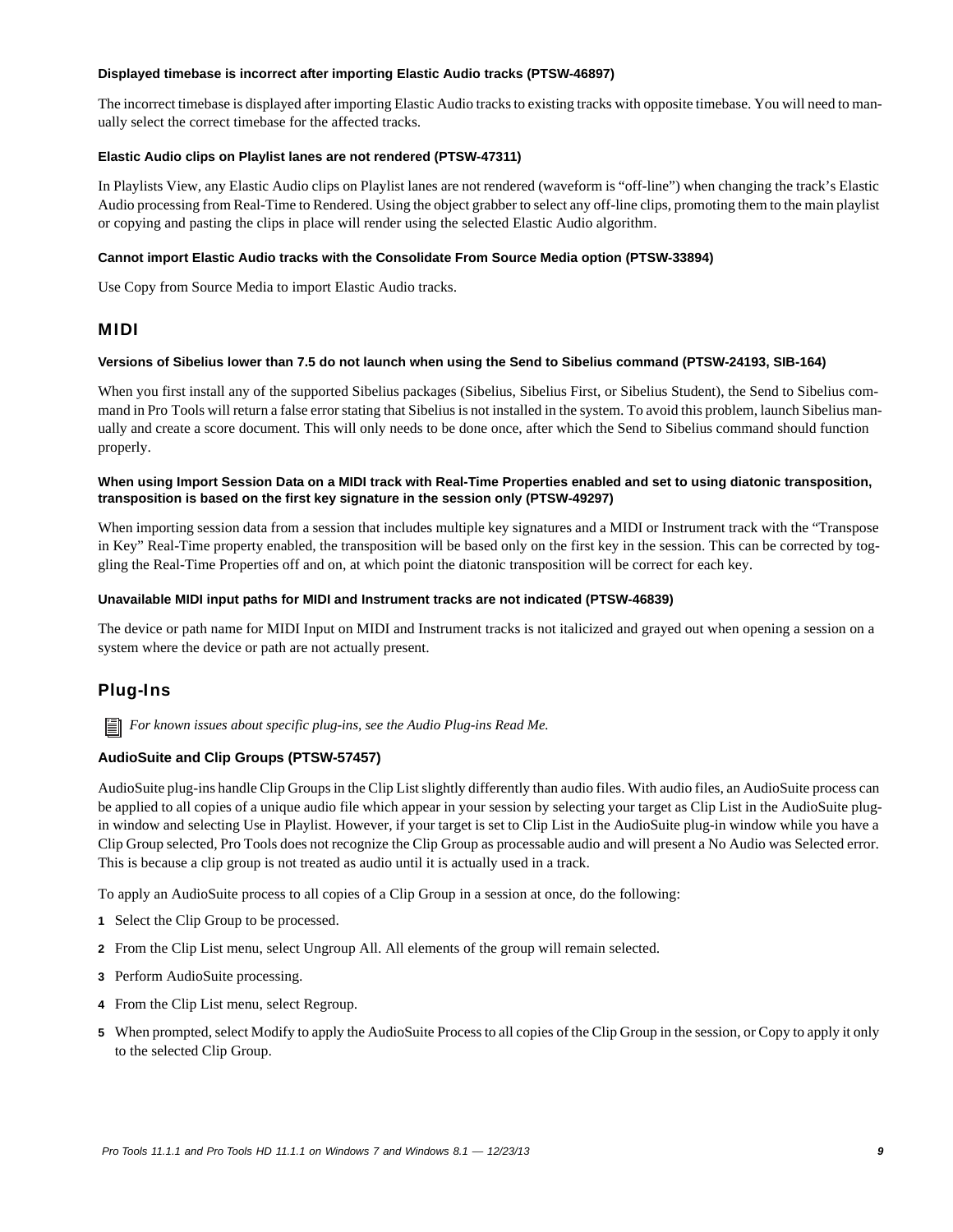### **Plug-In Find and Relink with file types not supported by Pro Tools (111704)**

Find and Relink will not be triggered by plug-ins in situations where plug-ins are missing links to file types that are not natively supported by Pro Tools (such as REX files). To have full Plug-in Find and Relink support, the file types used by plug-ins must also be supported by Pro Tools.

### **MIDI outputs to some software synthesizer plug-ins are italicized in cross-platform sessions (PTSW-33965)**

With some software synthesizers, MIDI output ports show up italicized when opening a session on a different computer platform than the session was created on until you re-assign the outputs.

# Pro Tools|HDX Systems

### **Pro Tools does not play back when an invalid sync source is selected on SYNC HD (Word Clock or AES/EBU) (PTSW-156651)**

When attempting to initiate playback, playback will fail if a SYNC HD is connected to an HDX card and an Avid audio interface with no connections to either the word clock or AES/EBU ports. Ensure that the clock is set to a working clock source to resolve this issue.

# **In Avid DigiTest, the reported slot number may not correspond to the physical slot number in the computer (PTSW-155373)**

In Avid DigiTest, the slot number reported for Avid HDX cards starts from 0 on up. For example, "Slot 1" does not necessarily correlate to the first physical slot in the machine. If you have an Avid HDX card that is having problems, match the Serial Number ID on the back of the card with the Serial Number ID displayed on the Slot Info page in Avid DigiTest.

# **Audio stops in certain circumstances with multi-card HDX systems (PTSW-158701 and PTSW-157600)**

Signal routing issues are known to occur with HDX systems on HP Z800 Workstations. To resolve these issues, run HP Performance Advisor software after installing Pro Tools, and load the Avid optimized settings.

### **Corrupted audio when bus recording (signal inverts every 8 samples) (PTSW-158063)**

HP Z800 workstations can drop samples while recording when an HDX card is present in PCIe Slot #3 (connected to the Southbridge). This recording problem is resolved by updating the HP Z800 to the latest BIOS (3.54). Use the HP Performance advisor to update your machine before or after installing your Avid HDX card(s).

# Pro Tools|HD Native Systems

# **Audible pops and clicks when changing buffer sizes (PTSW-125715)**

Pops and clicks may occur when changing the Hardware Buffer Size (H/W Buffer Size) in the Playback Engine dialog while monitoring live audio through HD Native hardware. Avid recommends not changing the Hardware Buffer Size while monitoring live audio to avoid this problem. If you must change the Hardware Buffer Size while monitoring live audio, be sure to lower the monitoring volume to avoid any possible damage to your speakers.

# Control Surfaces

# **Trim Scrub and Trim Shuttle don't work on clips with fades (PTSW-46911)**

If a clip has fades, Trim Scrub and Trim Shuttle don't work when trying to trim using a control surface. To work around this problem, remove any fades on the clip, then execute the Trim Scrub or Trim Shuttle, and then restore the fades.

# **Used HW output path indication (PTSW-17559)**

In Assign Matrix, Insert mode the used HW output path will not have amber background indicating that it's already assigned after switching to a different insert on the same track.

# **Color indication on plug-in controls in Learn mode (PTSW-18480)**

When a plug-in is in Learn mode and the track with this plug-in is not focused on the main ICON unit, all automation LEDs in the plug-in window will be red if the track is in one of auto write modes. This conflicts with red color indication on the plug-in control, which is armed for mapping. The workaround is to set the track with plug-ins to Read automation mode.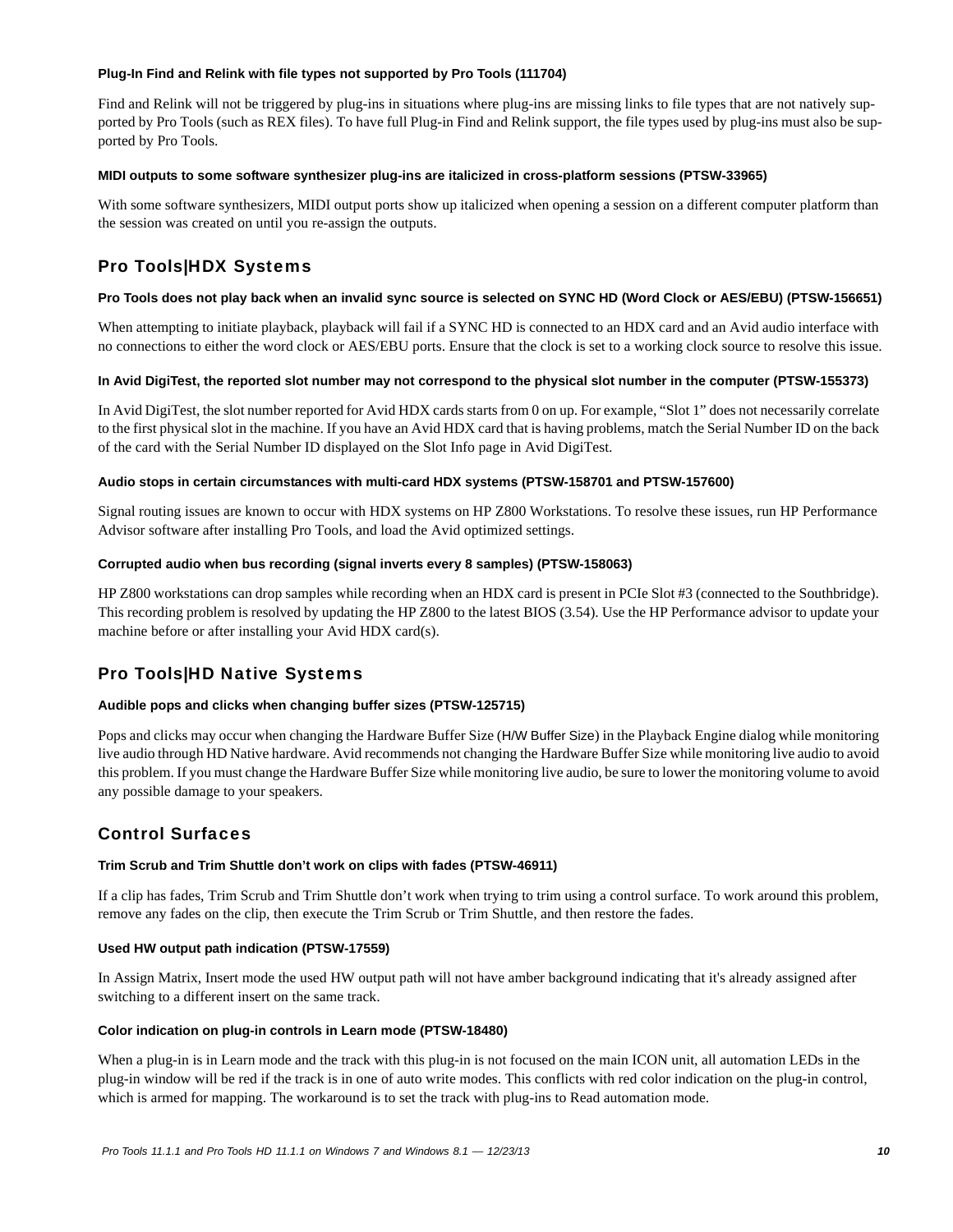### **Send/Pan mode on D-Command for Sends F–J (PTSW-50046)**

In Pro Tools 7.3 and higher, if you save a session on D-Command which is in Send/Pan mode for Sends F-J, the session will open in previous versions of Pro Tools with the channel fader controlling that Send level, as if in Flip mode. To avoid this, open the same session in Pro Tools 7.4, take the session out of Send/Pan mode, and re-save the session.

### **SignalTools meter ballistics on control surfaces (PTSW-52799)**

SignalTools RMS, VU, BBC, Nordic and DIN meters will display inaccurate decay times when viewed on a control surface. Unaffected types are Peak, VENUE, and Peak + RMS, which only reports the Peak meter to the control surface. The attack times of the affected meters are not affected, only the decay times. All meter types display accurately in the plug-in window.

# **Channel Strip plug-in Expander/Gate meters appear in the Compressor/Limiter meter instead of in the Expander/Gate meter in D-Control Dynamics section (Main Unit) (PTSW-150897)**

The Avid Channel Strip plug-in uses shared meters for Expander/Gate and Compressor/Limiter processing. Because of this, both Expander/Gate and Compressor/Limiter metering appear only in the Compressor/Limiter meter in D-Control Dynamics Section (Main Unit).

### **Pro Tools transport must be stopped when recalibrating ICON faders (PTSW-54678)**

The transport in Pro Tools must be stopped when recalibrating faders on D-Command and D-Control. If one or more faders need calibration do the following: Stop playback, enter Utility mode, press TEST, press FADER, and press RECAL. After recalibrating faders. exit Utility mode.

### **The Edit and Mix windows do not follow banking on EUCON control surfaces (PTSW-133466)**

When the Edit Window Follows Bank Selection and/or the Mix Window Follows Bank Selection preferences are enabled in Pro Tools (Setup > Preferences > Mixing), after banking your EUCON controller, neither the Edit nor Mix window scroll to follow. You will have to manually change the view of the Edit or Mix windows to see the tracks that correspond to the EUCON controller if they are off screen.

# Video

# **High CPU usage with video playback set to Pillarbox/Letterbox versus stretched video (UME-946/UME-971)**

If the height and width dimensions of your picture do not match the aspect ratio of the video window, by default, the picture will be stretched to match the video window. To maintain the native aspect ratio of the picture, Right-click in the video window and select Pillarbox/Letterbox. This setting scales the picture to the largest possible size while maintaining its native aspect ratio.

# **Playback of QuickTime video in Pro Tools may stutter or drop frames**

When monitoring QuickTime playback in the Pro Tools Video Window on the computer screen, the video image may stutter or drop frames. To improve results with QuickTime playback, try any of the following:

- Disable Continuous Scrolling.
- Close unnecessary UI windows.
- Try using the DNxHD codec.
- A second Pro Tools, Media Composer, or Symphony DX Video Satellite option offers guaranteed performance for Avid video playback with a primary Pro Tools|HDX or Pro Tools|HD Native system.

#### **Unsupported QuickTime video formats (PTSW-52140, PTSW-52155, PTSW-52157)**

Several video formats supported in QuickTime are not supported in Pro Tools. These include .DivX, .flc, .m4v and .3gp format movies. Attempting to import these will generate errors or will fail to import.

#### **QuickTime files that contain multiple CODECs may not import (UME-835)**

If the Pro Tools tells you that a file cannot be imported because it may be unsupported, check to see if the file contains more than one CODEC. This can be done by opening the file in QuickTime player and examining the file properties. QuickTime files that contain more than one CODEC are not officially supported for import into Pro Tools.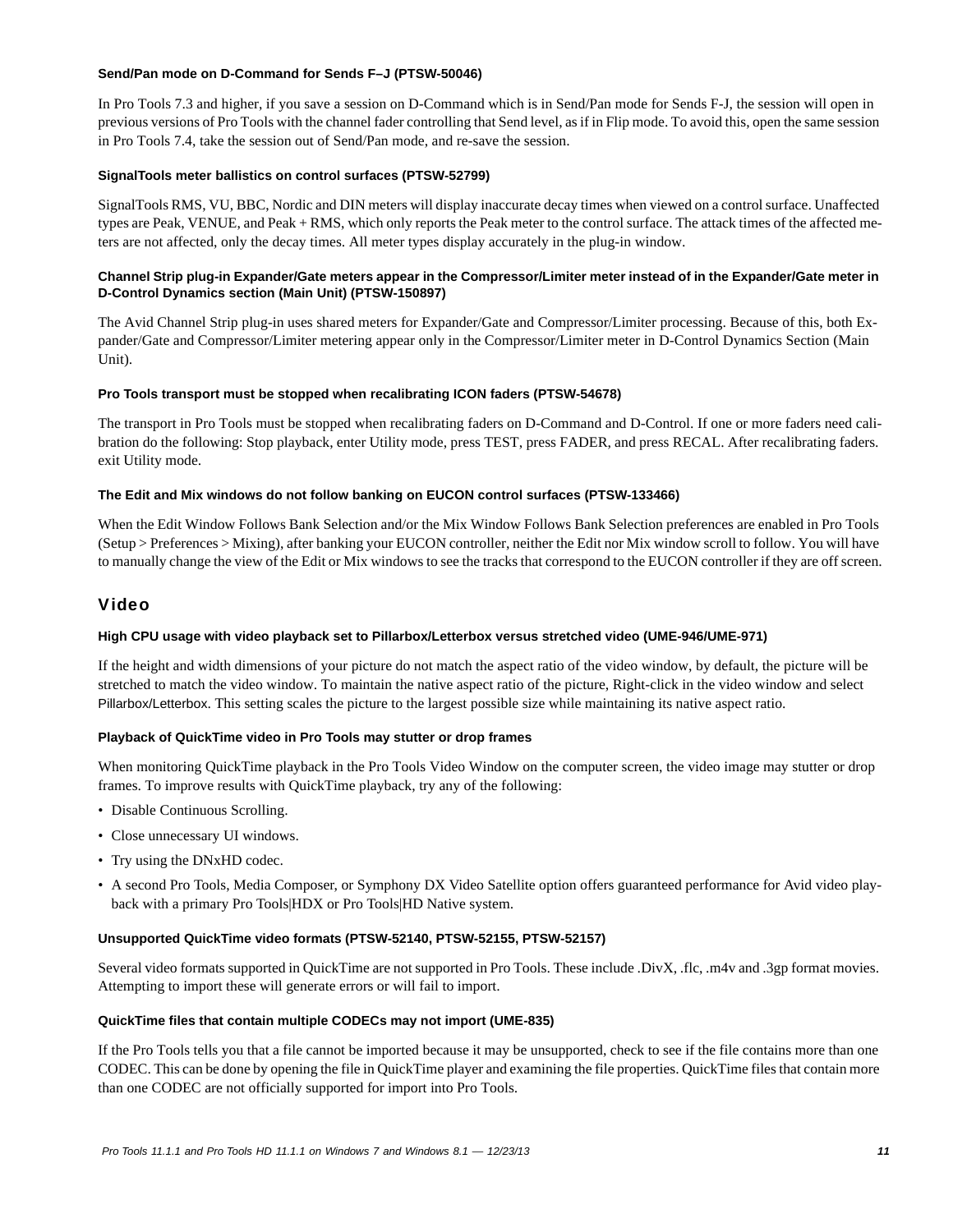#### **Closing the QuickTime window during session playback may result in –9092 errors that stop playback (PTSW-162502)**

To avoid this issue, try increasing the number of CPU Cores available for Pro Tools processing and/or raise the H/W Buffer Size in the Pro Tools Playback Engine dialog.

### **"Error reading video in the QuickTime files" when importing some MPEG 1 and 2 video files in Pro Tools (PTSW-178017)**

Some MPEG1 and MPEG2 files cannot be opened by Avid applications, including Pro Tools. Transcode these files to one of our primary CODEC such as DNxHD or AppleProRes for use in Pro Tools to avoid this issue.

### **MPEG-1 and MPEG-2 video freezes at edit points (79182)**

Editing MPEG-1 & MPEG-2 video is not officially supported. If you experience this problem, try switching playback to the Video window, or convert the movie to a supported format using a 3rd party application. Removing the audio from an MPEG-1 or MPEG-2 movie with a 3rd party application may also fix the problem.

### **3G2 file extension is not supported for video import (PTSW-178015)**

Pro Tools 11 provides support for the .3GP file type extension for video import. These are video files often created on mobile phones. The second generation of this format uses the file extension of .3G2. Files with the .3G2 file extension will be filtered out as unavailable for video import. These .3G2 files may be available for import if their file extension manually changed to .3GP. If the files remain unavailable for import after changing their extension, they will need to be converted to an explicitly supported format such as DNxHD or AppleProRes for use in Pro Tools.

### **Audio and video will not stay in sync when using ASIO4ALL (PTSW-179261)**

When ASIO4ALL is selected as the Pro Tools Playback Engine, video may drift out of sync and even drop frames. To avoid this, use a supported Avid audio interface.

### **Video pull factor may become invalid when video hardware is enabled (PTSW-180554)**

If a software video pull factor of 0.1% is set while video hardware is disabled, enabling the video hardware may create an illegal pull setting. Video hardware only supports 0.1% pull ups at 24pPAL rates, and 0.1% pull downs at 25pPAL rates. If the pull rate is set to 0.1% at any other rate while video hardware is enabled, manually select an available option from the pull menu, which may be "none."

# **The Project Type does not change to reflect the new project rate after a pull factor is applied to video (PTSW-179896)**

When video is pulled, the Project Type selector does not change to match the resulting project rate. This is because the fundamental rate of the project does not change. The Avid Video Engine continues to reference the fundamental rate while applying the selected pull factor.

# **Media Composer 6.5 Video Satellite not seen by Pro Tools (PTSW-183505)**

Media Composer 6.5 does not appear as a Video Satellite when used with Pro Tools 11. A Media Composer 6.5.x patch is required to run Media Composer with Pro Tools 11 in this configuration. Visit *www.avid.com* for Media Composer 6.5 updates.

#### **Video may not stay in sync when video hardware is attached and Pro Tools is locked to an external clock (PTSW-178722)**

If both Pro Tools and an attached video peripheral are each resolved to an external clock, but the clock is not derived from the same source, video will not stay in sync. An example of this would be if the video peripheral is locked to black burst, and the audio peripheral is locked to an audio clock not derived from the same video black burst, such as SPDIF. In this scenario, setting the video peripheral to lock to its own internal clock will allow Pro Tools to compensate for video drift over time.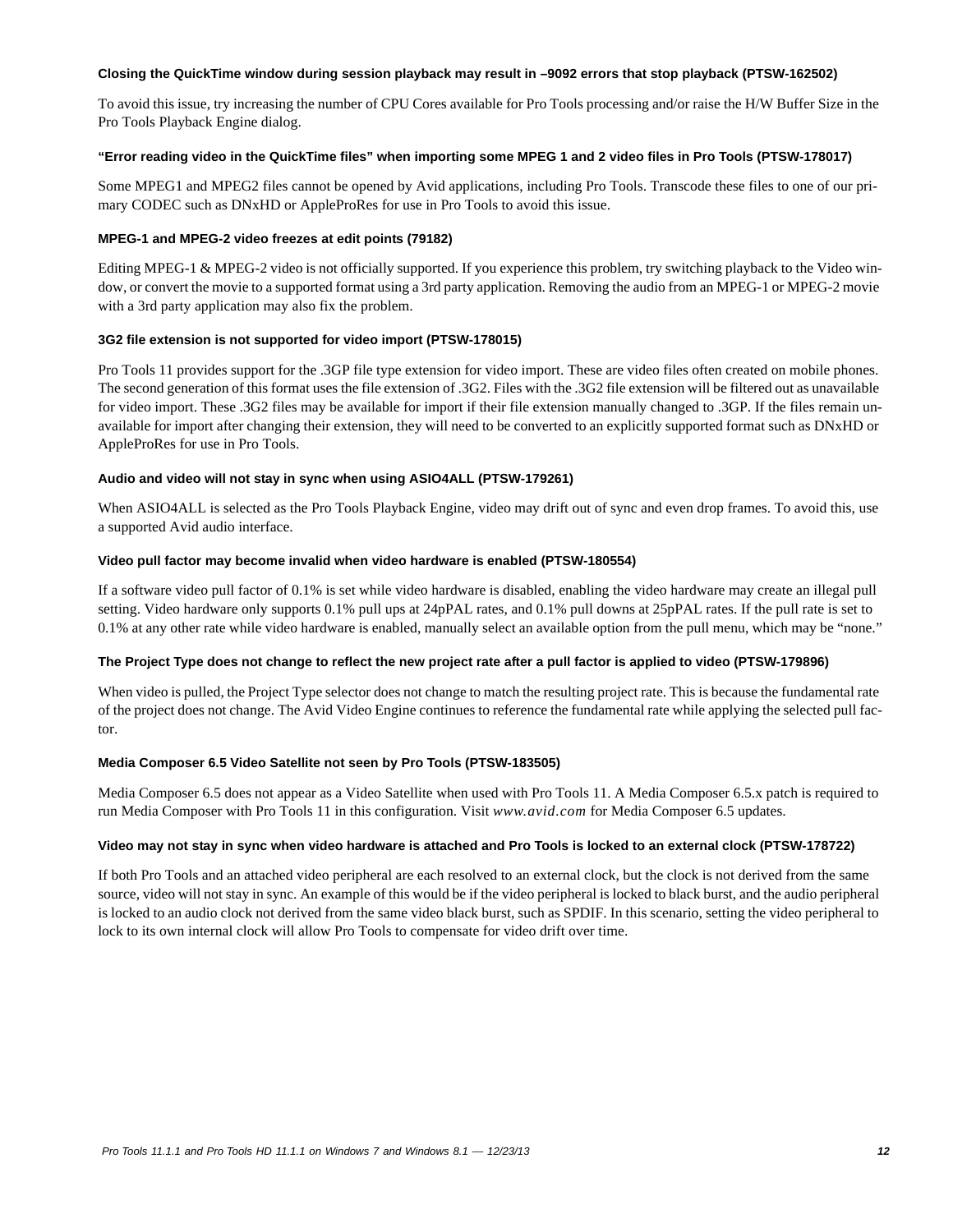# Third-Party Video Peripherals

The following issues may occur with third-party video hardware. Please contact your hardware vendor for support.

 In some cases, video will not stay in sync over time if the video peripheral is not, or cannot, lock to video reference. If you experience this, a workaround is to set the Pro Tools clock to internal. This will cause the video peripheral to slew overtime and stay in sync with Pro Tools. (THPV-2)

 With some peripherals video playback will be one frame out of sync with Pro Tools audio. To compensate for this, choose Setup > Video Sync Offset and enter a 1 frame offset. (THPV-9)

 Some video peripherals will lose AV Sync when playback is attempted from a 9-pin controller when linked with other Pro Tools or Media Composer Satellites. To avoid this issue, attach the 9-pin controller to a Pro Tools Satellite that does not have a third-party video peripheral attached. (THPV-11)

 With some video peripherals, the video output will be scrambled when video is not loaded in Pro Tools, or when the video peripheral is disabled. (THPV-13)

# Synchronization and Machine Control

# **Recording with serial timecode (PTSW-63013, PTSW-60432)**

Occasionally, it is possible for the Tascam DA-98 servo lock bit behavior to cause Pro Tools to think the DA-98 is servo locked before it actually is. This could cause a synchronization offset when Pro Tools locked to serial timecode generated from a DA-98. Pro Tools will now handle these cases, but if you experience this problem, try increasing the amount of frames to 10 in the "Delay before locking to Timecode" preference.

### **The "Machine Cues Intelligently" preference should not be used with non-linear decks (46200)**

Pro Tools overshoots and posts an "Error Cueing Machine" dialog if the Machine Cues Intelligently preference is checked when using non-linear playback devices.

# Video Satellite

### **Pro Tools and Media Composer Video Satellite Quit Unexpectedly when Disconnecting an Additional Pro Tools System During Playback (PTSW-23142)**

When multiple Pro Tools systems are connected via Satellite Link in conjunction with a Video Satellite, always stop playback before disconnecting any of the systems.

# **"Pro Tools Cannot Currently Play" Error (Item # UDevC00116083)**

In a Video Satellite configuration, when the system is sitting idle, Media Composer may post the dialog, "Pro Tools cannot currently play, is online with Machine Control, or is in Transport = Remote Mode. Please resolve the issue with the Pro Tools system and try again." To avoid this problem, link the Video Satellite from the Pro Tools Administrator system rather than from Media Composer.

#### **Media Composer Video Satellite cannot be enabled when Pro Tools is co-installed on the same computer (UME-956)**

When Media Composer and Pro Tools are co-installed on the same computer, that system cannot be used as a Video Satellite. To use the computer as a Video Satellite, uninstall Pro Tools and re-install Media Composer.

#### **23.976 or 24 fps Sequence Start Time Ending In Digits Other than ":00" Causes Time Code Offset**

Media Composer uses NTSC or PAL time code when setting the sequence start time regardless of the format selected by the user for display. When you are working on a video satellite project at 23.976 or 24 fps, a Media Composer sequence with a start time that ends in a value other than :*00* causes an offset between Pro Tools and Media Composer at the session start. For example, the start time 45:02:10:15 (ending in *:15*) would cause an offset, but the start time 45:02:10:00 (ending in :*00*) would not.

As a workaround, always set your Media Composer sequence start time to a time code value ending in *00*.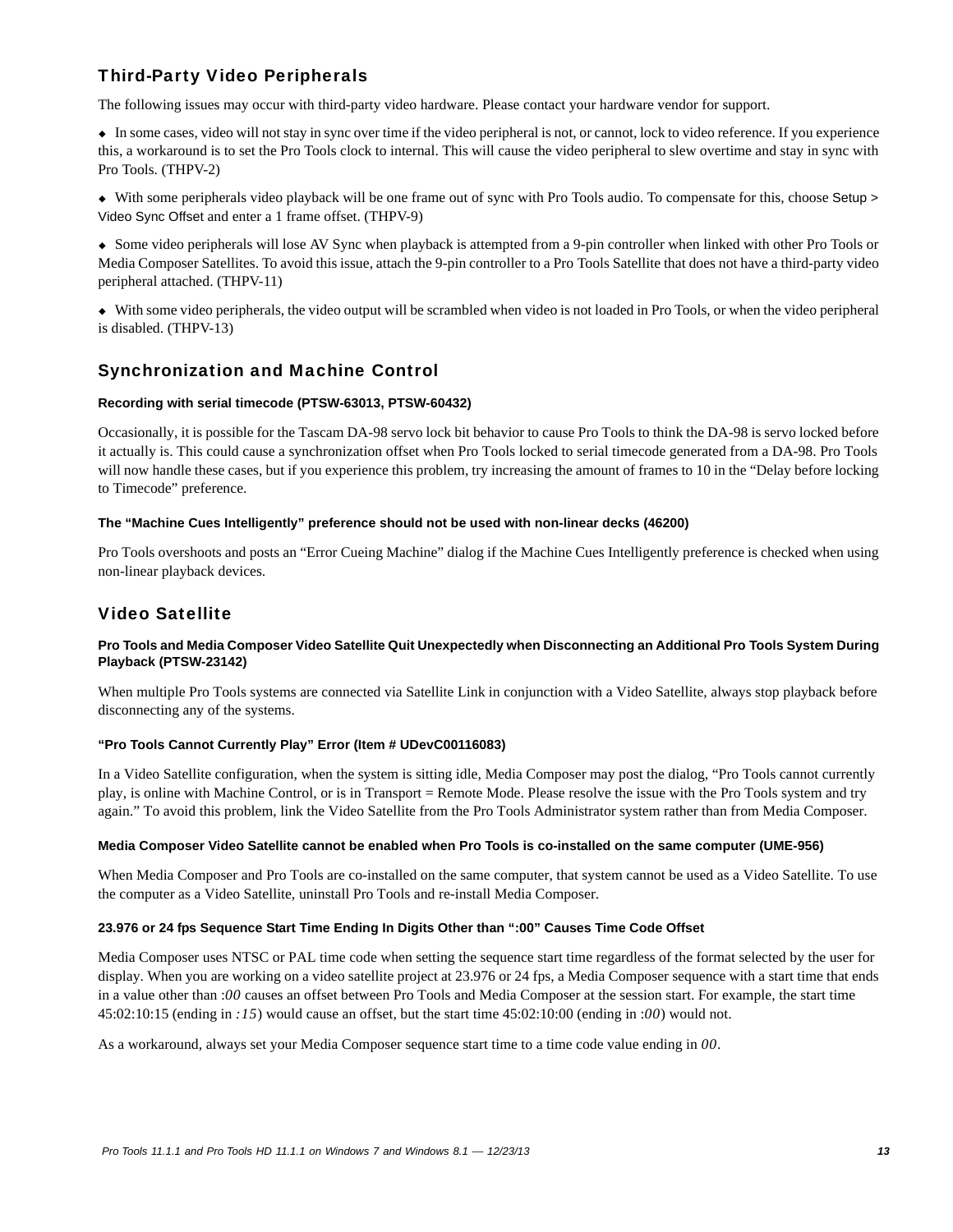### **Cueing from Media Composer in a 720p Project Causes 1-Frame Offset (Item # 98460)**

In 720p projects, Media Composer counts at 50 or 60 (59.94) progressive fps—depending on the project type—while Pro Tools counts at 25 or 29.97 frames per second. When you cue a sequence from the video satellite in a 720p project, the Pro Tools edit cursor can be offset by as much as one frame.

As a workaround, cue and play back from Pro Tools when working with a 720p project in a video satellite system. This ensures that the two applications are always in sync. It is not possible to cue to odd 50 or 60 frame boundaries (for example, frame 47) from Pro Tools.

### **Audio and video may drift out of sync In Satellite Mode in certain conditions (Items # UDevC00090064, UDevC00090078, UDevC00088666, UDevC00089437, UDevC00087542)**

When operating in Satellite mode, audio and video output from Media Composer may drift out of sync by as much as one frame in any of the following conditions:

- When viewing video full screen in 1394 mode. This is due to the difference between the monitor's refresh rate and the video reference rate.
- When the Edit Play Rate of the video differs from the frame rate of the video reference signal. (For example, this occurs with a 24p NTSC project with 23.976 Edit Play Rate and NTSC reference signal.)
- When looping a selection that is not aligned to video frame boundaries in Pro Tools. As a workaround, make your selection in Pro Tools using Grid mode with the Grid value set to 1-frame increments—especially when it is necessary to loop several times without stopping.

# Avid Interplay

### **Unable connect to Interplay server by entering its IP address (PTSW-173106)**

With Interplay Access 2.7, when importing a sequence from Avid Interplay into Pro Tools, if you try to connect to an Interplay server by entering its IP address, an error message is displayed and the connection fails. To connect to the Interplay server, enter its server name instead of its IP Address. Note that this issue has been corrected with Avid Interplay version 3.0.5.

# General Localization

# **Relinking using MacDrive Version 6 to open sessions from other platform (PTSW-63606)**

MacDrive version 6 strips the extensions off of files in "Normal Use" mode - you need to use "Backup/File Transfer" mode to avoid having the extensions stripped off. However, "Backup/File Transfer" doesn't work well with multibyte characters, as "International Use" does. "International Use" also strips the extensions, so you either have to not use multibyte characters, or have the trouble with stripping extensions. These used to be separate options in MacDrive 5, but in 6 you can't get one without the other. To get around the stripping extensions, you can do a Relink by ID only, and have it search through all the files to match them up - this is the only workaround.

# **AAF/OMF sequences with non-English characters import with garbled clip names or won't relink (PTSW-33569, PTSW-99570, PTSW-33826)**

If an AAF/OMF sequence containing files or clip names with non-English characters is exported from a Mac-based Pro Tools 7.3.1 system (or lower), it may not import correctly into Avid Media Composer, or Pro Tools 7.4 and higher systems on Windows or Mac. Conversely, AAF/OMF sequences with non-English characters exported from any Pro Tools 7.4 or higher system (or higher) may not import correctly into a Mac-based Pro Tools 7.3.1 (or lower) system. To relink the files, select "Manually Find and Relink," then deselect all options except "Find by file ID." Clip names may appear garbled.

# **Inconsistent MIDI performance on Dutch OS with English Pro Tools (59608)**

When running the English version of Pro Tools on Dutch OS, MIDI output can slow down with extended use.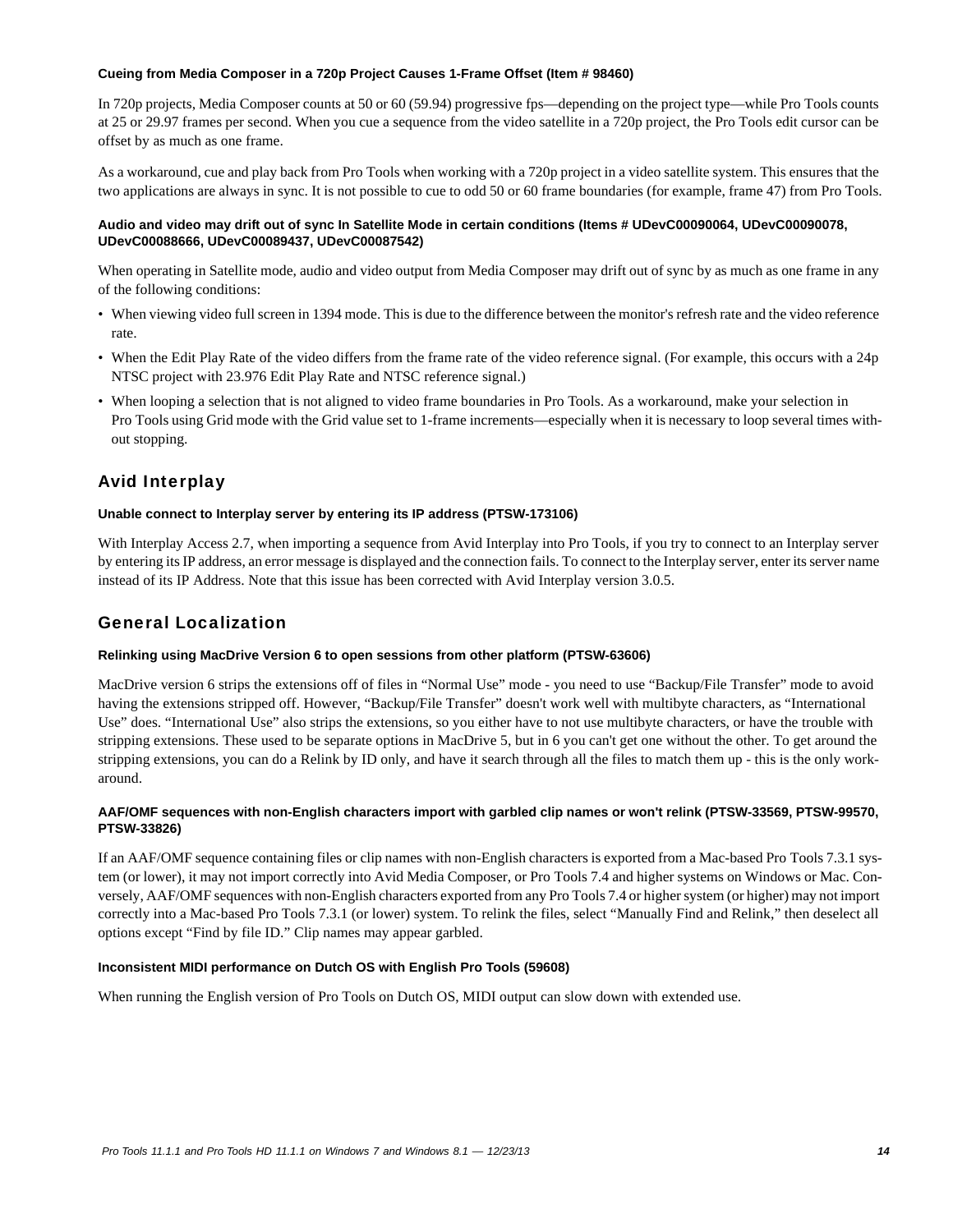# Known Issues with Audio Interfaces

### **Avid DigiTest firmware updates appear to freeze when DigiTest is not the front-most application (PTSW-138994)**

When clicking outside the Avid DigiTest window, the Graphical User Interface (GUI) may appear to freeze. However, the firmware update will complete successfully. If you encounter this issue, please wait for the firmware upgrade to finish. You will know that the firmware update completed successfully when the GUI becomes responsive again.

# **When switching audio interfaces, some devices may fail to load proper drivers with the Found New Hardware wizard (PTSW-28118)**

When switching audio interfaces, the Found New Hardware Wizard will sometimes properly identify the device, but then fail to install the needed drivers. If this happens, with the new device connected, go to Add or Remove Programs in the Windows Control Panel, choose the audio interface, select Change, and run a "Repair" install. The driver installation should complete with the Found New Hardware Wizard.

### **Changing sample rates during a session can cause session to play at a faster or slower speed (56697)**

Changing Sample Rate during a session from the Control Panel for your audio interface can cause the audio to playback at the incorrect speed. Consequently, the data could be unrecoverable afterwards. Before creating a session, set the Sample Rate in the Control Panel for your audio interface and do not make changes thereafter.

# HD OMNI

### **Noise in the output signal from HD OMNI with digital input (PTSW-1614)**

If HD OMNI is connected to a digital source with a mismatched clock and Sample Rate Conversion (SRC) is not enabled, you will hear noise (including loud "pops") in the output signal. To correct this problem, either enable SRC or ensure that the clock of the digital source and HD OMNI are matched correctly.

### **HD OMNI front panel Setup menus are unresponsive after Pro Tools quits unexpectedly (PTSW-125692)**

HD OMNI will not automatically recover "stand-alone" mode if Pro Tools quits unexpectedly (or if you disconnect the DigiLink cable from HD OMNI while Pro Tools is running). As a result, some of the SETUP functions accessible from the front panel will be unavailable. Power cycle HD OMNI to recover stand-alone mode.

# **Graphic redraw problems in the Hardware Setup dialog (PTSW-122690, PTSW-1346, and PTSW-1235)**

When changing the Hardware Setup configuration for HD OMNI, it is possible to encounter graphics redraw problems in some cases. To force a graphics redraw of the Hardware Setup dialog, close and reopen the Hardware Setup dialog.

#### **No sound on output after Hardware reset (PTSW-126575)**

After resetting the HD OMNI interface to the default factory settings using the front panel controls, the HD OMNI interface stops emitting sound in sessions where the outputs are not assigned to the Monitor output path. To correct this problem, press the ALT monitor button to switch to the ALT Monitor path, and then press it again to switch back to the Main Monitor path.

# **Loss of monitor path with launching Pro Tools with HD OMNI off or disconnected (PTSW-127313)**

When launching Pro Tools and opening I/O Setup after powering off HD OMNI or disconnecting it from the system, the inactive Monitor path is not present in Output tab. You may need to restore the default I/O Settings and remap the corresponding Output Busses.

### **Output paths are not automatically created in the Output page of the I/O Setup after disabling the corresponding monitor path in the Monitor page of the Hardware Setup, and re-assigning the outputs from "None" to physical outputs in the Main page of the Hardware Setup (PTSW-127559)**

After disabling the Monitor path in the Monitor page of the Hardware Setup and re-assigning the corresponding Outputs from "None" to physical outputs (such as "A 1-2") in the Main Page of the Hardware Setup, these Output paths are not automatically created in the Output Page of the I/O Setup. You will have to manually create the appropriate Output paths in the I/O Setup (or click Default).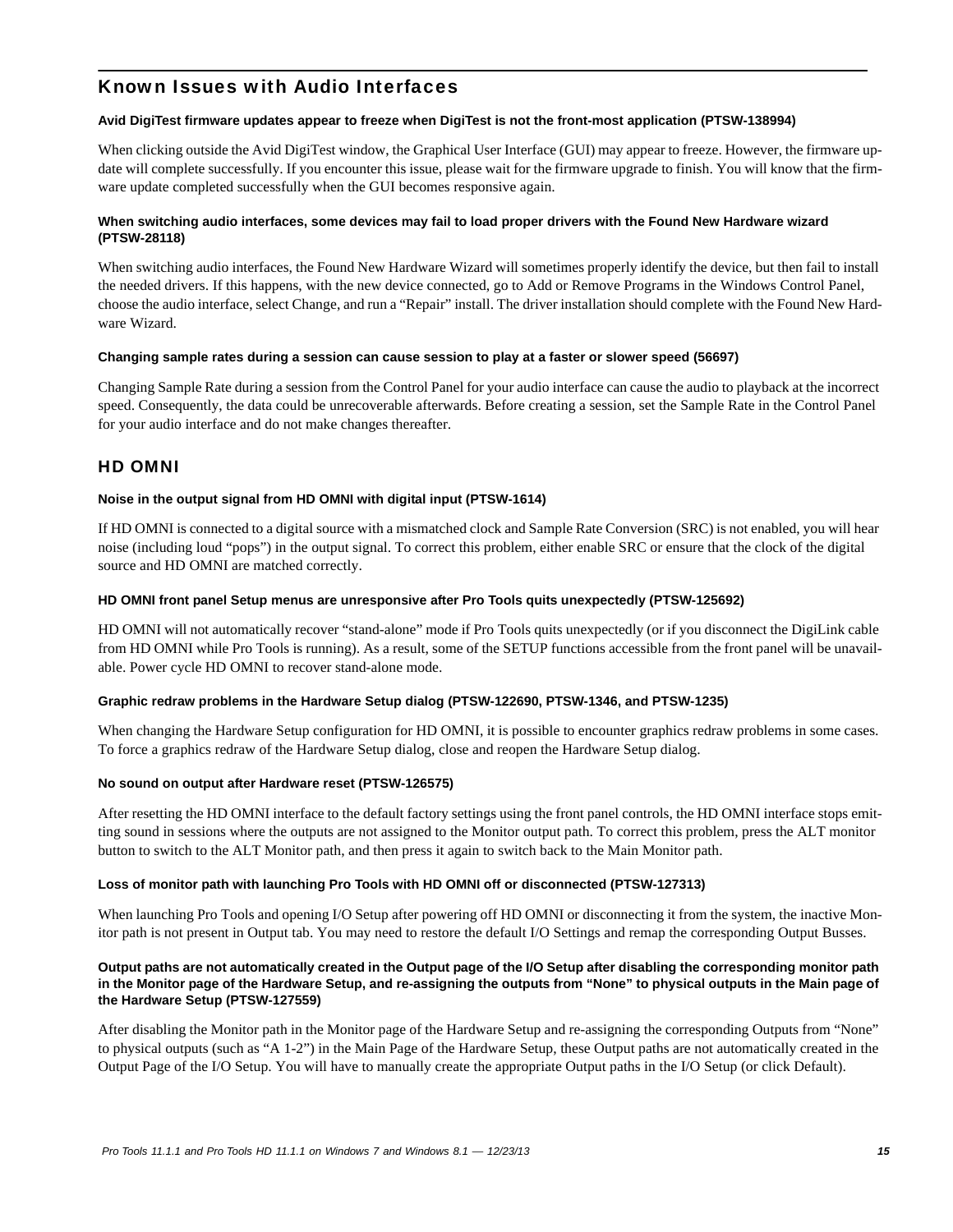# **Changing monitor path output assignments in the Hardware Setup does not update the output paths in the Output page of the I/O Setup (PTSW-127563)**

When changing Monitor path Output assignments in the Monitor page of the Hardware Setup (such as setting the Monitor path Format to None or assigning the Monitor to different physical outputs), the Output paths in the Output page of the I/O Setup do not reflect the corresponding changes. You will have to manually create the appropriate Output paths in the I/O Setup (or click Default).

# **When creating new sessions, using the I/O Settings selector can result in unexpected output assignments if HD OMNI has an assigned Monitor path (PTSW-123896)**

If HD OMNI has an assigned Monitor path, Output paths created by the selected I/O Settings option in the New Session dialog may be offset by the channel width of the Monitor path. If this happens, you will have to manually create the appropriate Output paths in the I/O Setup (or click Default).

# **I/O Setup Bus page erroneously adds Monitor paths (PTSW-127739)**

With both MAIN and ALT Monitor paths declared, toggling one of the CR Monitor paths from the current format to "None" and then back to the starting Monitor format from within the Hardware Setup Monitor page, causes the Bus page in I/O Setup to erroneously add an extra Monitor path with the abbreviation with "(1)." This can happen numerous time and each new Monitor abbreviation increments accordingly.

# Avid Audio Interfaces with ASIO Third Party Client Software

# **When adjusting the Hardware Buffer Size in a third-party audio application (such as Reason), the Avid Hardware ASIO driver may quit unexpectedly (PTSW-162469, PTSW-154719)**

It is possible to select an unsupported hardware buffer size for some Avid audio interfaces when using third-party ASIO client software (such as Reason or Cubase). To avoid this issue, use the Avid hardware driver control panel to change the hardware buffer size.

# 003 Series Interfaces

# **Windows Standby Mode and the 003 interfaces (47054)**

Always disconnect 003 interfaces before putting Windows into Standby mode.

# **Importing .PIM Files on an 003 System with a C|24 (PTSW-46401)**

When importing a custom map .PIM file created on a 003 to another 003 system with a C|24, 003 displays "<No Track>" on the scribble strips instead of staying in Plug-in Edit mode with a restored newly imported Plug-in Map. You will need to switch to another mode on 003 and then re-enter Plug-in Edit mode to correct this.

# Mbox Pro

# **Pro Tools appears unresponsive with Mbox Pro (PTSW-184498)**

If Pro Tools appears to be unresponsive with Mbox Pro, check to ensure that the Mbox Pro is synchronized to the proper clock source (Setup > Hardware) and that the clock source and your Pro Tools session have matching sample rates. If Mbox Pro encounters a problem with the clock source (such as mismatched sample rates between the clock source and the session), Pro Tools may become unresponsive.

# Mbox 2 Pro

# **The Mbox 2 Pro driver version 11 does not work with Pro Tools 10.x (PTSW-182163)**

The Mbox 2 Pro driver version 11.0.0 will not work with Pro Tools 10 or lower. Use Mbox 2 Pro driver version 9.0.2 with Pro Tools 10 or lower.

#### **External clock not supported at higher sample rates with Mbox 2 Pro (PTSW-59087, PTSW-59095, PTSW-59097, PTSW-58879)**

Although Mbox 2 Pro supports sample rates of up to 96 kHz, its external clock sources (S/PDIF and Word Clock) are only supported in 44.1 and 48 kHz sample rate sessions.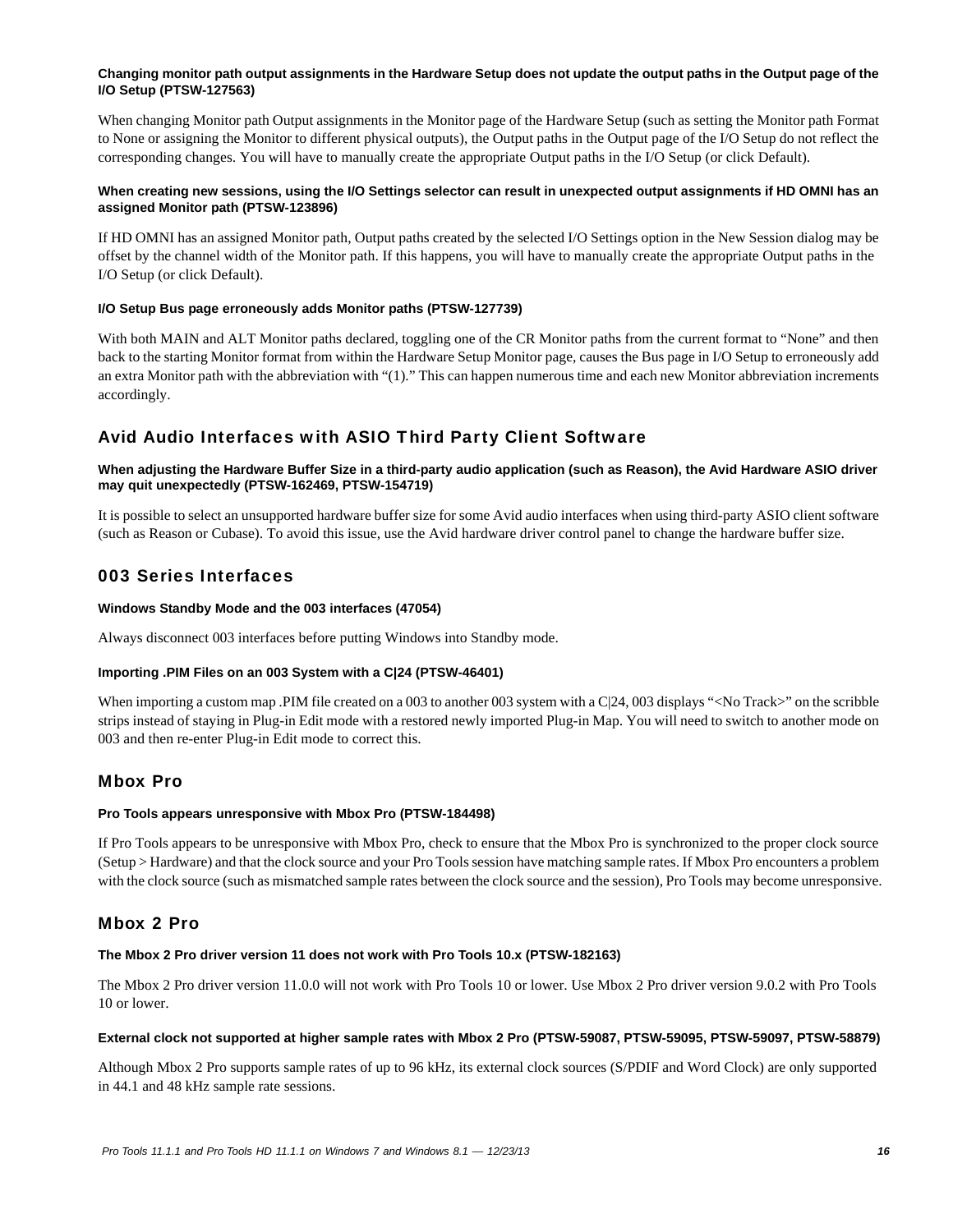#### **Transport disabled after changing sample rate of external sync source (PTSW-58879)**

If the Pro Tools Clock Source is set to S/PDIF or Word Clock, and the sample rate of your external source changes, sync will be lost and you may not be able to play back when sync resumes due to –9092 errors. This is most likely to appear if the sample rate of your external source changes while the Pro Tools transport is moving.

To avoid this condition, make sure your external source is always set to the same sample rate as Mbox 2 Pro, especially during playback.

To correct this condition should it occur, do the following:

- **1** In Pro Tools, choose Setup > Hardware and set the Clock Source to Internal
- **2** Make sure your external sync source is properly connected and at the same sample rate as Mbox 2 Pro.
- **3** In Pro Tools, choose Setup > Hardware and set the Clock Source back to the desired source (S/PDIF, Word Clock, or Internal).

# **Some machines may encounter "Audio Play Startup Deadline was Missed" errors at HW Buffer size 64 or if "Minimize Additional I/O Latency" is enabled (PTSW-28238)**

On some machines, and with Mbox 2 Pro, enabling "Ignore Errors During Playback/Record" and selecting "Minimize Additional I/O Latency" in the Playback Engine dialog, or running at a HW Buffer size of 64 samples may cause you to encounter "Audio Play Startup Deadline was Missed" errors when starting the transport. This may be compounded if the Mbox 2 Pro is synced to an external clock. If you encounter this, set your clock source to Internal and, if needed, deselect "Minimize Additional I/O Latency" and set the HW Buffer size to 128 or higher.

# Mbox 2

#### **MBox 2 can have lower track counts on Windows 7 on the HP 8600**

Depending on your CPU, you may need to disable your computer's network cards in order to achieve the maximum possible track counts.

### **Audio pop through Mbox 2 outputs when enabling/disabling AC-3 Mode (63293)**

In the Mbox 2 Control Panel, checking or unchecking the option for AC-3 produces an audio pop through the analog output.

# **Mbox 2 does not support sample rates of 49 kHz or Above (63141)**

Mbox 2 does not support sample rates of 49 kHz or above due to the bandwidth limitations of USB 1.1 and the USB Controller. This is only an issue when syncing to an external S/PDIF clock that is pulled up 2% or more above a nominal 48 kHz sample rate.

# ASIO Audio Interfaces

#### **Pops and clicks can occur when using third-party ASIO audio interfaces with Pro Tools (PTSW-132084)**

Note that audible pops and clicks can occur when using some third-party audio interfaces even if Error Suppression is disabled. Try increasing the Hardware Buffer size for the device to avoid this problem.

#### **Pro Tools cannot locate installed ASIO hardware on launch (PTSW-132125)**

There are known issues with some third-party ASIO devices not being recognized by Pro Tools 10.x. For a list of third-party hardware compatibility issues, please visit *www.avid.com/compatibility*.